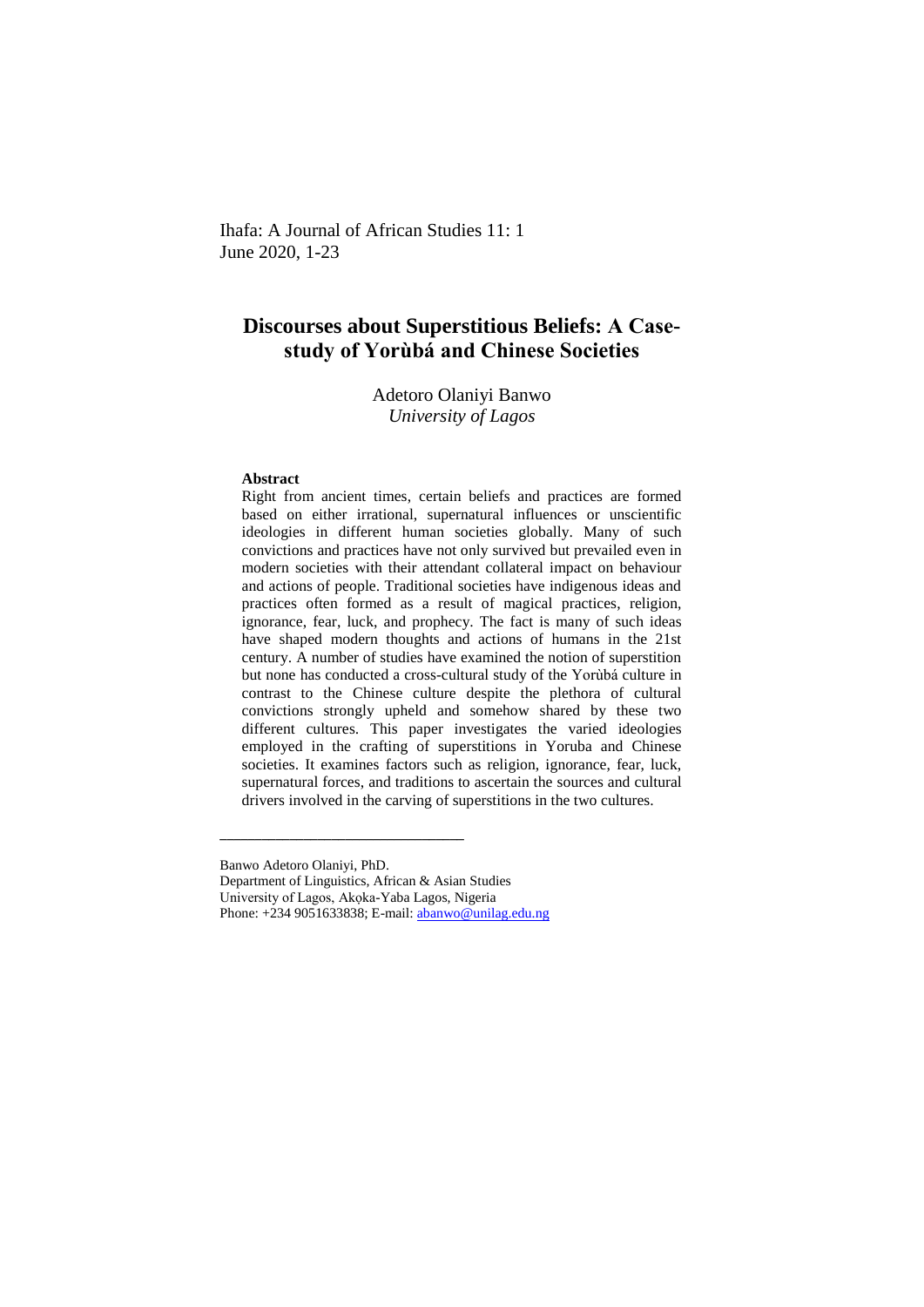The paper adopts socio-psychological theory with data obtained through purposive sampling technique and content analysis. It argues that traditional practices and religions in Yorùbá and Chinese cultures have huge influences on the conceptualisation of human actions, morals, fate, luck, and prophecies in the two societies. It concludes that traditional societies cannot completely do away with superstitious beliefs and practices because they hold them as excessive credulous intuitions of morals and fate.

**Keywords:** belief, behaviour, practices, religion, good and bad luck

### **Introduction**

Superstition is a universal phenomenon which has become part of human life since ancient times. It evolved as a method employed by the ancients to explain mysterious events or situations within their scope of knowledge, culture, and values. Over the years, scholars have seen that such explanations were based on irrational beliefs or actions borne out of ignorance, fear, traditions, limited knowledge, and unexplainable events. Superstitions are therefore regarded as social phenomena and as such products of social contexts, conditions, and realities of societies.

Some societies form superstitions from spiritual and divine situations, or as precautionary measures, nevertheless they are widely formed opinions. These thoughts could be formed as a result of people being constantly faced with certain phenomena of reality especially when there is a repeated sequence of events and then the human mind develops a certain regularity of the occurrence of this particular chain of events. Scholars have argued and debated that the presence of religion in any society facilitates superstition, they become deeply engraved in peoples mind and in some instances these superstitions endangers the lives of the people and the society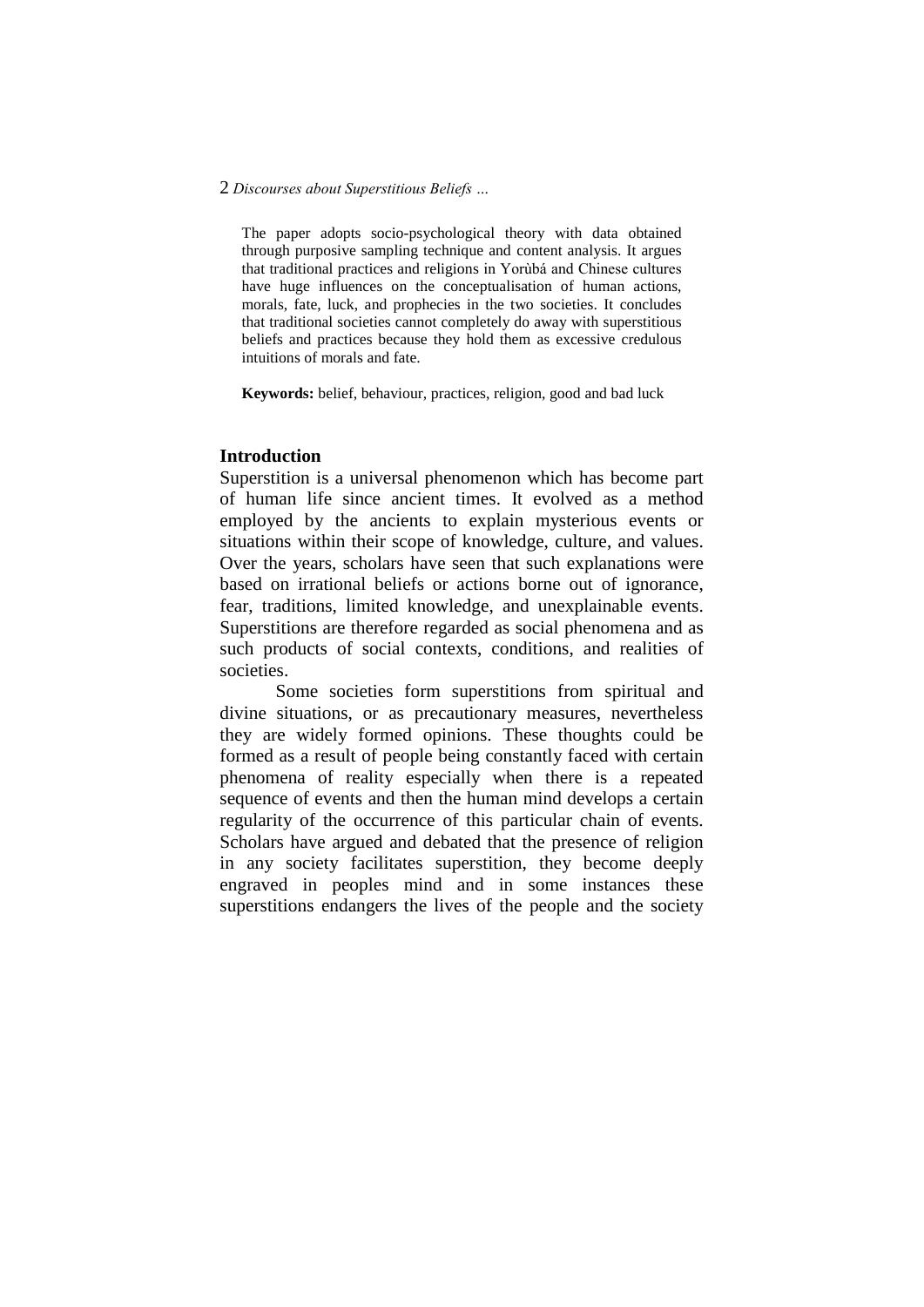(Keinan 1994). MacDonald (1995) explains that religiosity has been found to correlate with the occurrence of superstitions and paranormal suspicion in many studies. He found out that people high in religiosity that might have encountered an emotional negative experience in the past year, thus they decreased in their degree of supernatural postulation and as such there is a correlation between religiosity and superstitious belief when combined with life experiences. Consequently, people are inclined to believe that life events are due to luck, fate, or external forces.

Irwin (1994) claims that individual's attribute life's personal events to external factors or other people (external) or to their own disposition (internal). Invariably, the society creates irrational or false deductions that are related to the control of good or bad luck. For instance, we have two luck mindsets associated with superstitions, fleeting luck and stable luck. Individuals who believe in fleeting luck see it as an external and uncontrollable force in action. They formed a superstitious notion on it and around the objects, action or images (Heider 1958). Stable luck on the other hand considers luck as relatively constant and internal to the individual rather than being a product of situational stance (Weiner 1998). Instead of being temporal and unreliable, stable luck is thought to produce favourable outcomes more dependably than fleeting luck does (Kaplan 1975). The fact is that superstition is motivated by different factors in different societies. Malinowski (1948) sees uncertainty and fears as the primary motivator of superstition. To him, it acts as a buffer to reduce the tension associated with uncertainty and it fills the void of the unknown. Keinan (1994) asserts that societies develop superstition to adopt it as a means of understanding their environment and thereby controlling it. Potter (1993) explains the notion of relativity in superstition as the thing that is believed by one person but not by the other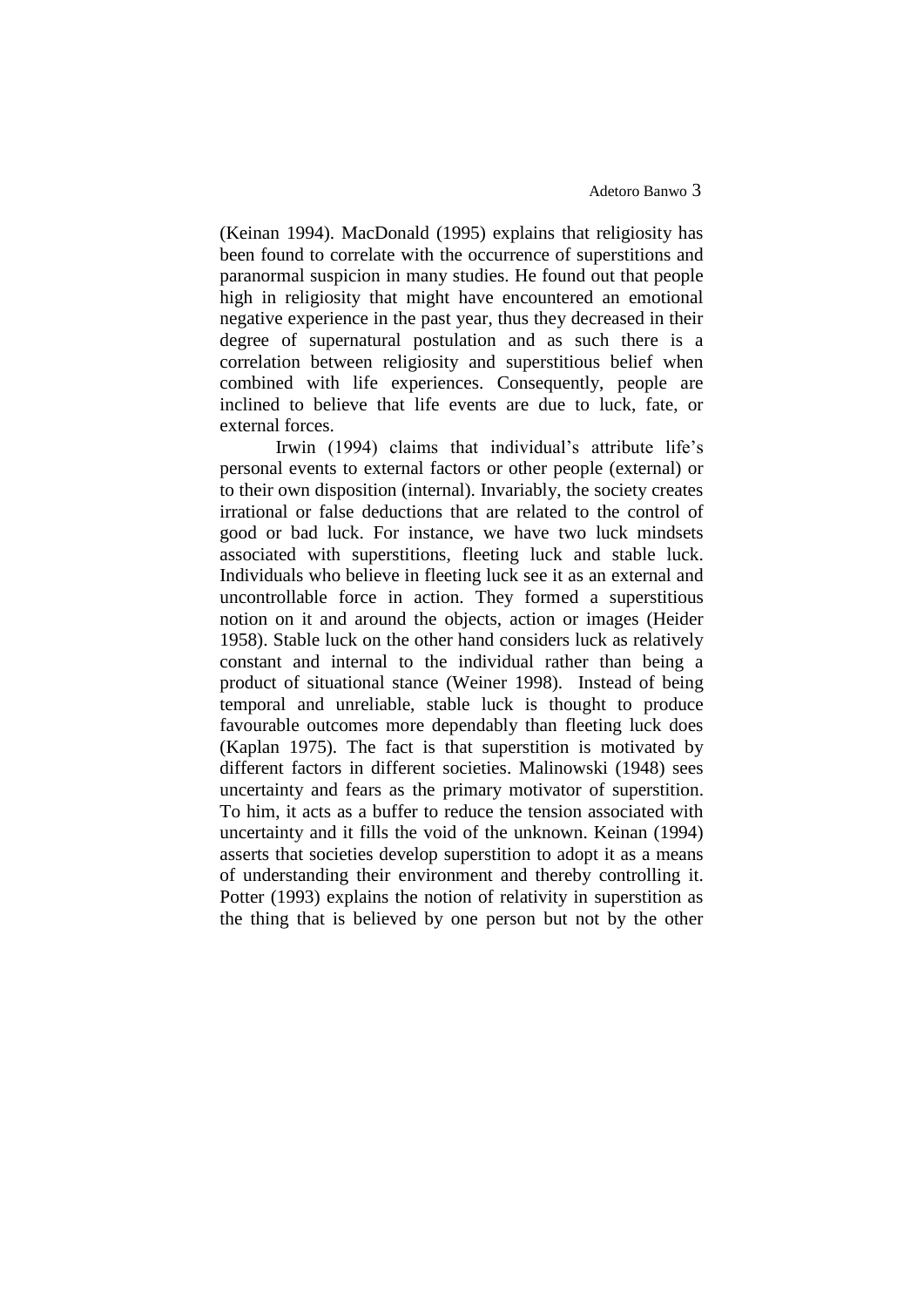people, not believed by a person in one time but believed in another time. This study, therefore, attempts to fill the gap in literature by showing that superstition as a concept that is peculiar to different traditional societies such as the Yorùbá and the Chinese. Hence, this study finds a meeting point in the concept of socio-cultural psychology. The aim of this study is to identify the superstitious beliefs that have shaped the behavioural attitudes of the Yorùbá and the Chinese and to discuss the different irrational hypothesis which might have emanated from tradition, fear, illiteracy, mythical powers and ignorance. In this vein, this study examines the types of superstitions in these societies, its connotations and explicit perception by members of the Yorùbá and Chinese societies.

### **Literature review**

The concept of superstition has led to a super fluidity of literature in the field of humanities because scholars tend to define it based on the logical connections they intend to create between the observed and predicted events. Popov (2010) reflects on the notion of superstition in ancient societies and he claims that the basis of all superstition is a priori idea of the presence of supernatural forces and the power of such forces. To him, superstition perhaps is a relic of the religion that existed before the civilization of modern societies. Popov also posits that superstition is only for those who do not exist in the system of knowledge and values in which the belief was formulated and was considered true. Dahl (2005) defines superstition as the erroneous, empty, false judgment in anything; it could be a notion in divination, fortune telling, supernatural, and miraculous or cause and effect actions. To him, there is no causal link that can be observed as a logical phenomenon. Sedghi-Nejad (1994) perceives superstitions as formed opinions that have been passed on from generation to generation, it has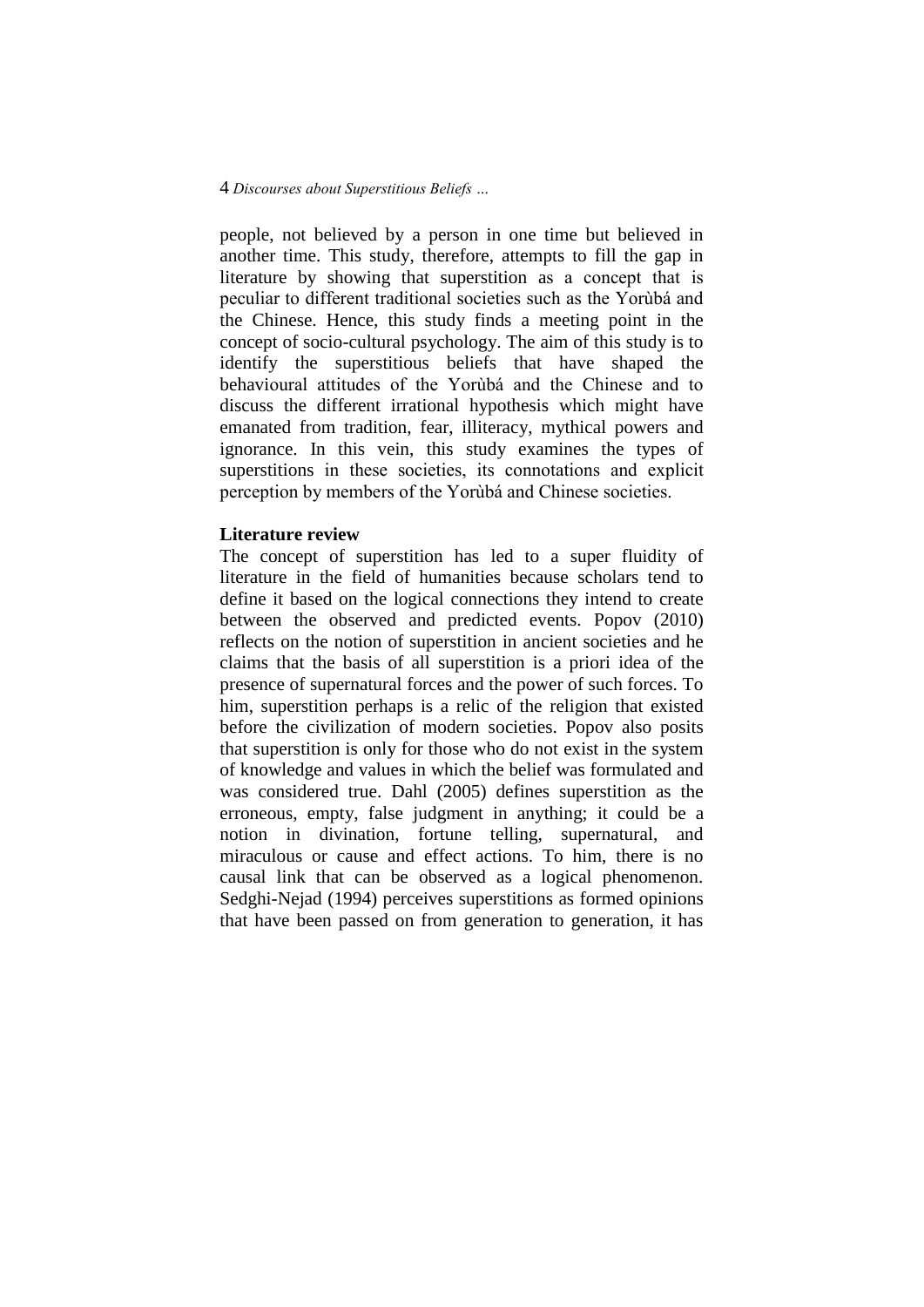changed in the passage of time and place, and has been modified as necessary. To him, these opinions are changeable and they vary from total dependency to lack of understanding. Some people regard them firmly while others doubt its authenticity. Jahovda (1992) posits that superstitions grow in the context of ignorance; thus, its authenticity is unverifiable. To him, superstition is a product of an illiterate society that is progressively backward who lack the ability of reasoning and imagination to the truth. Bajah (1981) observes that superstition is the irrational way of explaining usual or unusual events. Science does not believe in any irrational way of explaining events. Science aims to know the cause and effect of each phenomenon based on scientific principles that can be verified with experiments and are proven based on well-established scientific rules known as laws.

Foster, Weigand and Baines (2006) all conceive superstition as a behaviour which does not have a clear technical function in the execution of a skill, yet it is believed to control luck or other external factors. Corsini (2002) sees superstition as a belief or practice based on the operation of supernatural or magical forces, such as charms, omens or exorcism or any unscientific theorem accepted without question or unfounded notion. Tsang (2004) supports the earlier definition by asserting that superstition is an irrational presumption or practice resulting from a supernatural or false conception of causation. To him, superstitious behaviour is generally socially unacceptable in modern industrialized countries. Tobacyk and Milford (1983) see superstitions as a distinctive form of bizarre assent or eccentric suspicion; it involves the notion in extraordinary life forms, psychic abilities and a lot of supernatural concepts. Jajoda (1969) classifies bizarre beliefs embedded in superstition into two clusters, new age philosophy which includes psi (philosophical assumptions about man and the universe),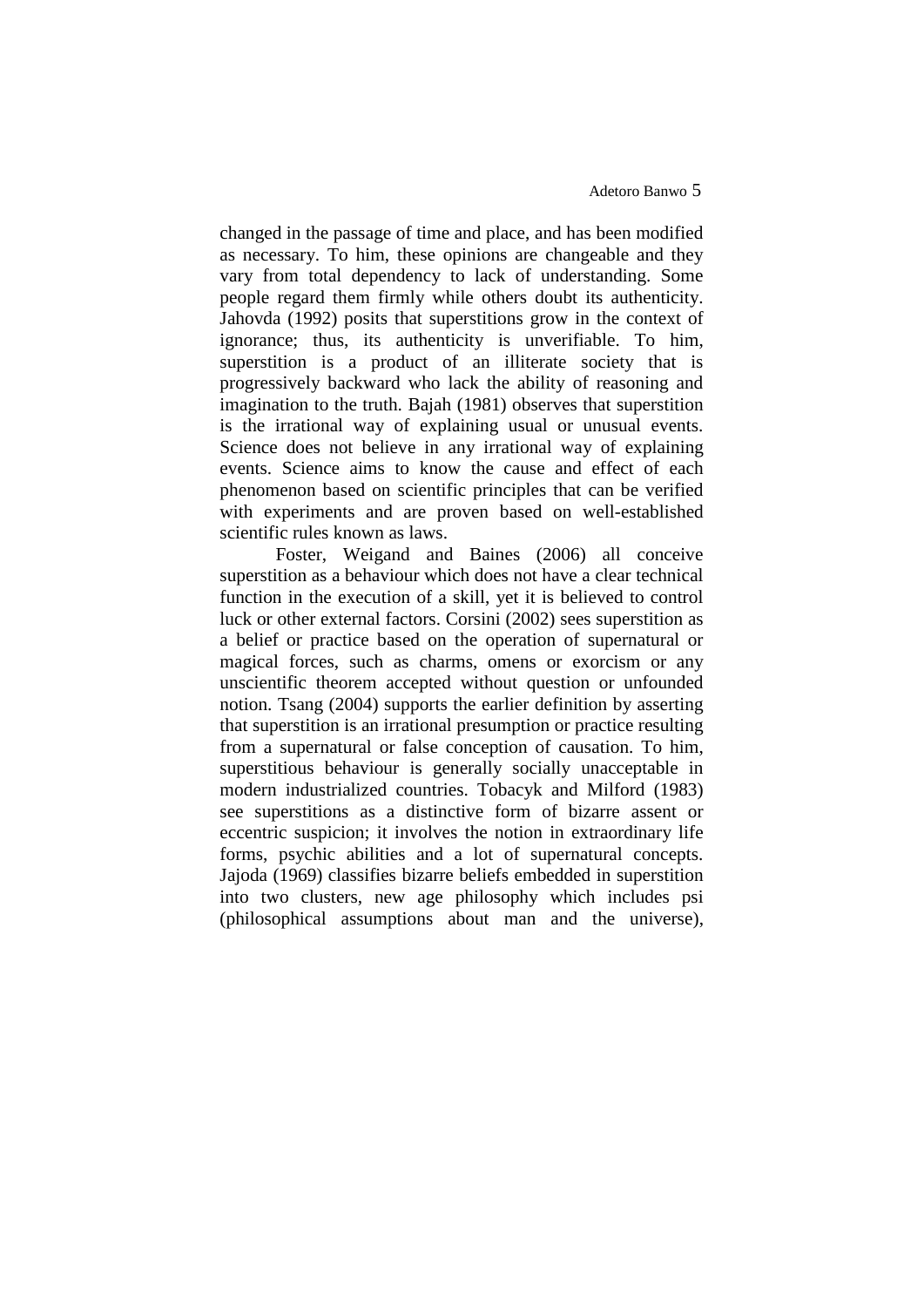spiritualism and precognition and traditional bizarre assents which include the devil, hell and witchcraft. Dudley (1998) sees superstition as the thwarting of bad luck or its omen through avoiding certain acts such as walking under the ladder, not opening an umbrella indoors and many others. He claims they are irrational or unexplainable ideas within the realm of science yet governs and directs the affairs of the society. Inglehart (2002) believes superstitions are phenomenon that have no experimental evidence for them; they estimate a mystery by another mystery. Believing that the world is directed by chance, offering the thoughts, desires and intentions with reference to their original nature. Bjurstrom (2009) posits that superstition is an age-old and inherited cultural tradition which might be from our ancestors. Some of them are created while others might be formed due to personal reasons. Superstition is the expectation in the mystical; it involves miracle, magic and divination. According to him, superstition is based on obliviousness and its infrastructure and origin are false hopes. Kagan (2012) views superstition as an intuition or practice that is not based on facts or events that can be proven, they were discourses found in early man's effort to explain nature and his own existence, to propitiate fate and invite fortune, to avoid evils he could not understand and to pry into the future. For example, in western societies, some people believe in the superstition that if a black cat crosses your path, you will have bad luck. The reason this is called a superstition is because no one can prove that any bad luck encountered arose from having a black cat cross one's path and what it would mean to have bad luck is also something that cannot be defined (Encyclopedia Britannica 2009).

Superstitions can also be seen to primarily represent the underlying inherent fear of mankind caused by the uncertainties of this world. In a way, it is a sign of acceptance of our ignorance and limitations of our power. In another way, it is a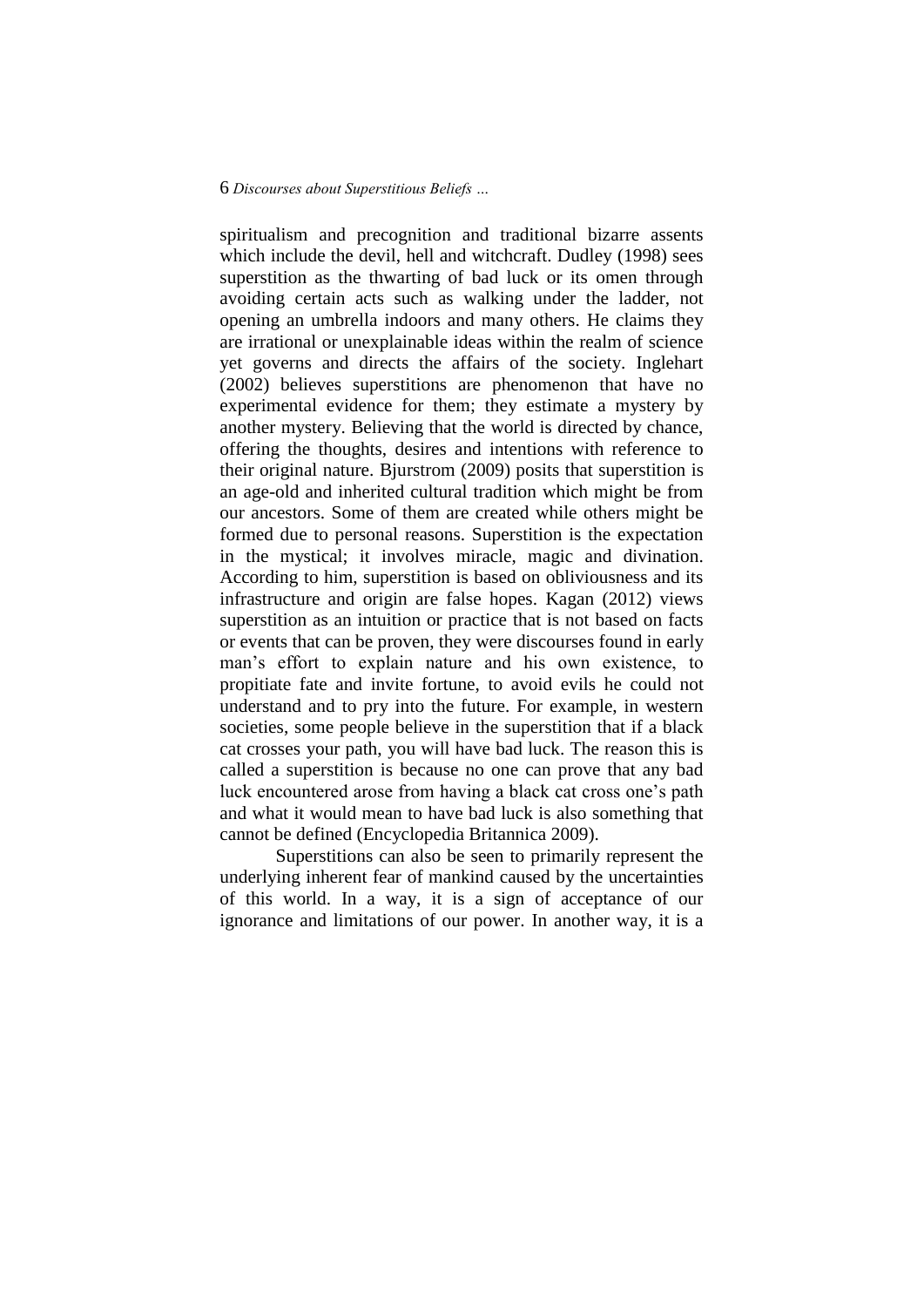sign of accepting the grandness of this universe and its scheme of operation, which is still largely beyond our comprehension and understanding (Kumar 2009). Superstitious practices are therefore due to the fabricated interpretation of the natural events which might be due to the different postulations that result from ignorance and anxiety of the unknown (Valeed 2012). Omobólá (2013) perceives superstition as representing the basis of human fear that is caused by indefinite things in the world. To him, it's the sign of acceptance toward irresponsive and limitation of human ability. He further says, it's a sign of universe acceptance when the process scheme is still beyond human understanding. Superstition can also be the notion or influence that cannot be suited with rational thought. Superstition is illogical credence where object, action or purpose is linked with the events that influence the caused result. Apart from these general connotations about superstitions, scholars have observed that superstitions are very prevalent in societies that posed hazards or high risks to people's life such as hunters, miners and fishermen (Renard 1987). Psychologists posit that superstition helped people to cope with uncertainty and reduce threat or uncertainty-induced anxiety. Threats and uncertainties are everywhere in our society and death induces emotional anxiety to an individual. Superstition aids people in reducing the anxiety induced from threats and uncertainties initially by giving a sense of relieved emotion, people develop tolerance with the practice of superstitions (Tsang 2004).

Superstitions were also aimed at educating the people; Agboọlá and Mabawonkú (1996) claimed that it served traditional and informal education in Yorùbá societies. Ìdòwú (1962) emphasizes the importance of superstitions as elements of traditional education because it facilitates the renewal, development and growth of the society. Chen (1993) also states that in Chinese societies, superstitions serve as a form of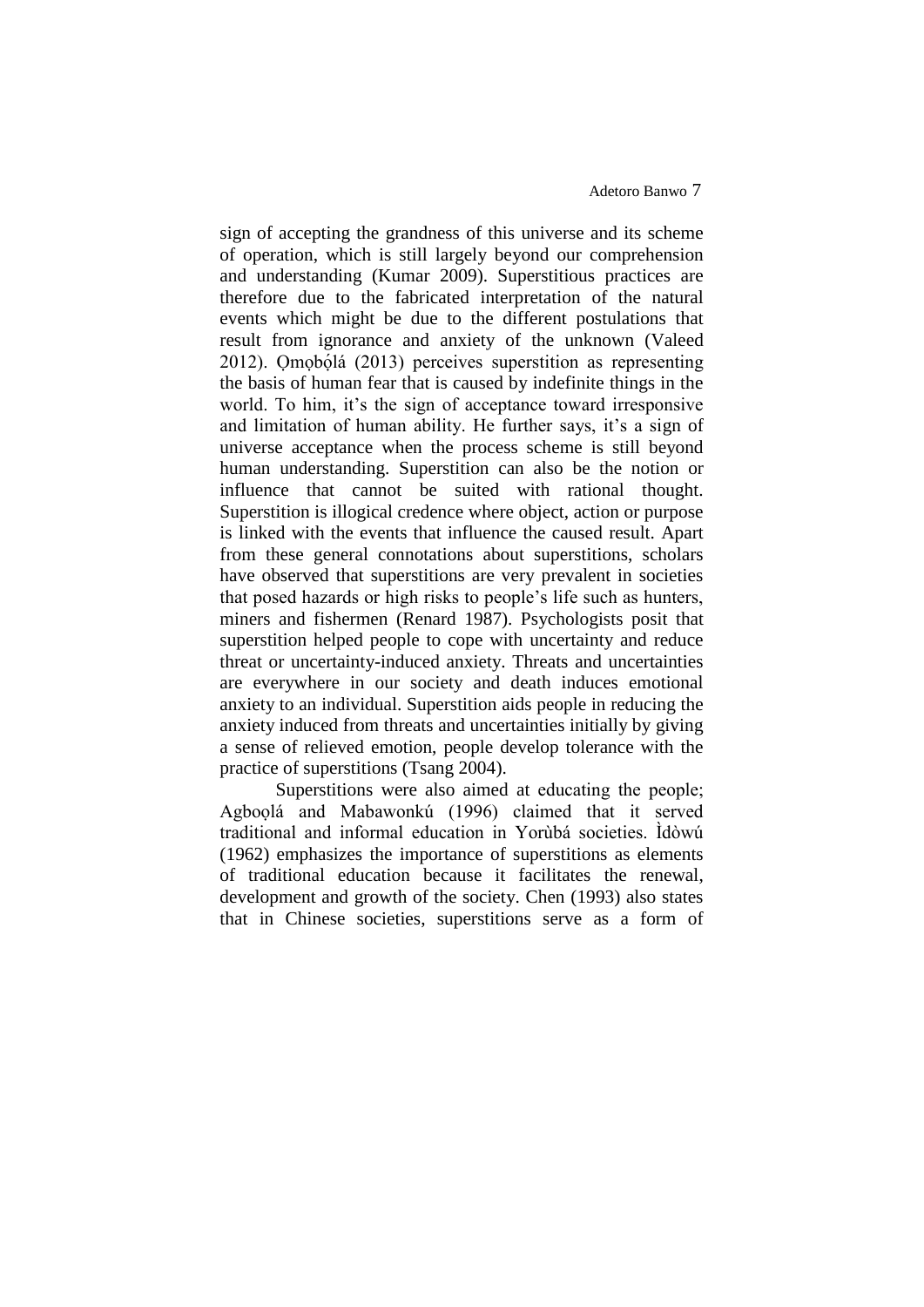knowledge about the supernatural; it aids the people from incurring the wrath of supernatural elements and beings. Yeh (2000) asserts that superstitions are embedded in knowledgebased elements about evil spirits, death, disasters and negative phenomenon.

In conclusion, these literatures have exposed the diverse conception of superstition by scholars; they have universally agreed that superstition can be based on ignorance or lack of knowledge. Likewise, it can connote a strong trust in the supernatural, an irrational thought that cannot be scientifically proven but has strong effects on the human luck and fortune, yet they remain handed down from generations to generations. It also depicts that superstition represents a form of education in many societies and it acts as a guide to regulate, inform and direct the thoughts and mind of the people.

### **Theoretical Framework**

This research work adopts socio-cultural theory because the theory explains how individual mental functioning is related to cultural, institutional and historical context. Hence, the focus of the socio-cultural perspective is revealed in the role that participation plays in social interactions and culturally organized activities which invariably influence psychological development. The framework for socio-cultural theory was put forward by Lev Vygotsky. Vygotsky considers social interactions as the essence of cognitive development which may differ across cultures. Learning and behaviour are affected by individual, social and contextual issues. It is assumed that by nature, humans are social and reflexive; therefore, their thoughts and behaviour are sensitive to the complexities of the social world around them. Thus, the developmental pattern in an eastern society might be different from a pattern in a western culture (Vygotsky 1978).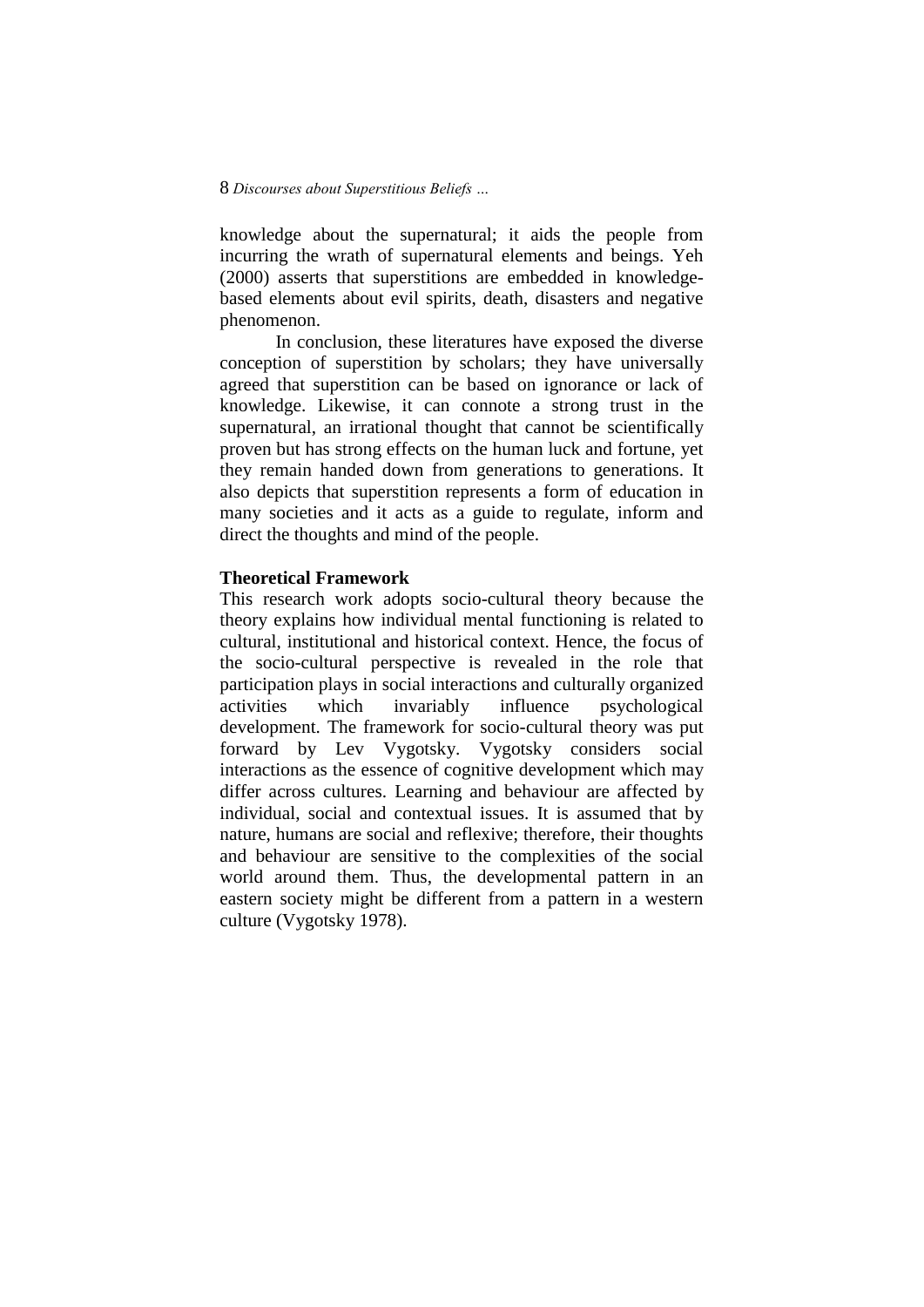Essentially, there are three main principles that summarize Vygotsky's socio-cultural theory. The first principle underlying this theory is that learning is a social process rather than a cognitive or biological process. Secondly, human process is a mediated process; it is organized by cultural artifacts, activities and concepts. These activities and concepts are simple tools for the mediated learning process that the learning environment provides. The implication is that socio-cultural theory emphasizes the importance of different immediate settings in which the learners find the chance to receive the support of their environment during the learning process, be it family, friends, school or settings of social activities. To him, learning is not only a cognitive issue but also a social process. This theory also asserts that the instructional setting that provides the learner with social and material environments during the learning process bear importance (Engestrom 1998). The instructional contexts used in this social process should then provide learners with the tools that they can use to solve their problems step by step or sometimes with tools that may shape their thinking (Mitchell, Myles & Marsden 2013). The third principle underlying the socio-cultural theory is that to understand human learning pattern, researchers must scrutinize the human learning process more holistically rather than examining what is taking place in the human mind, or what is observable in human behaviour separately (Vygotsky 1978).

This theory is applicable to this work because it explains how people's mental functioning is related to the cultural faith of the society. Superstitions are cultural beliefs that have been institutionalized over the ages that overwhelmingly influence social interaction. This theory also explains that human process of thinking and reasoning are largely influenced by social interactions. Since this theory argues and propounds that human are sensitive to the intricacies of the world around them such as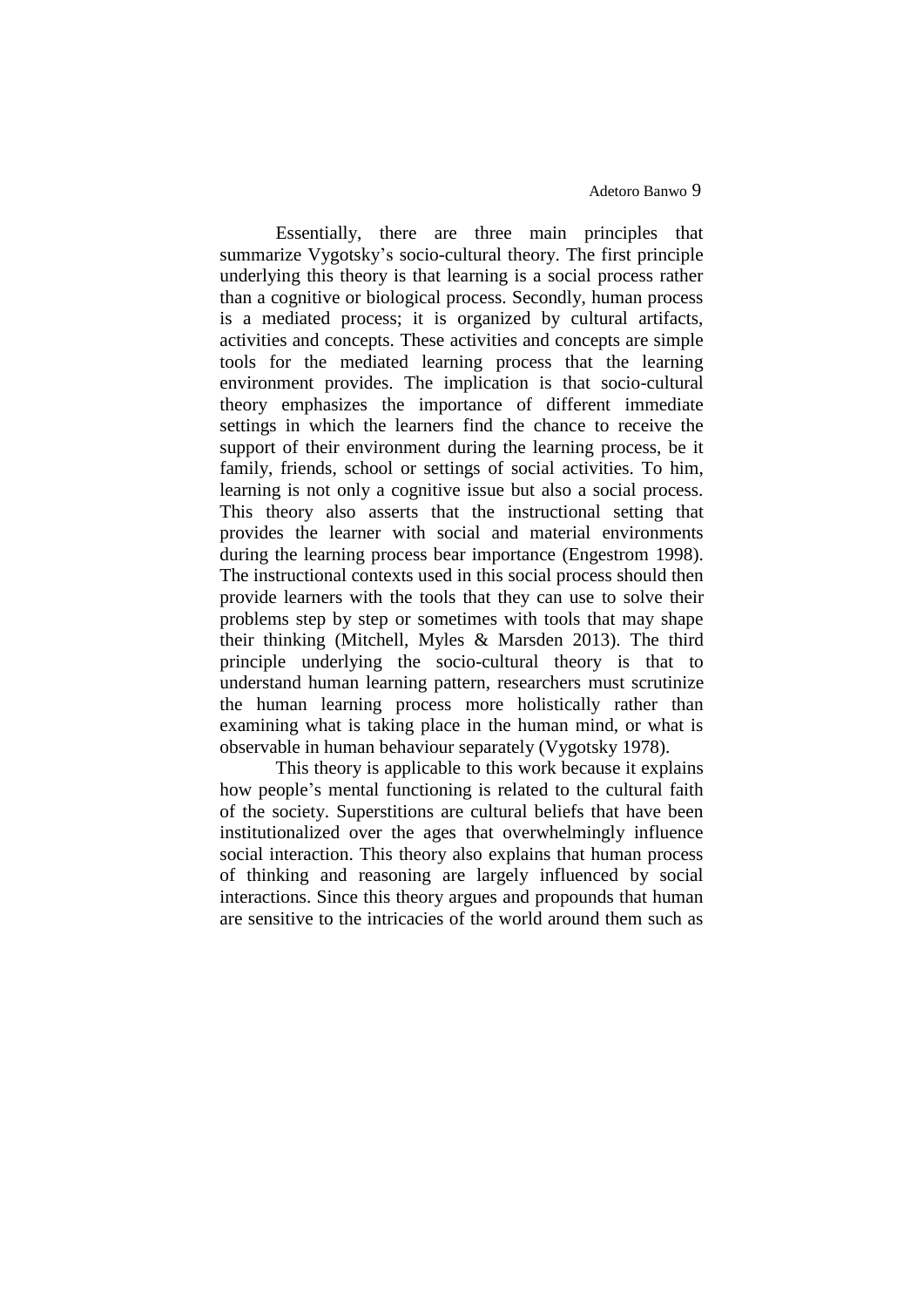the widely held knowledge around the supernatural or unexplainable scientific concepts the guides and regulates human action and conduct.

## **Methodology**

Data for this research work were sourced from two major sources: the Yorùbá and the Chinese database as depicted in the notion of superstitions. The internet proved to be a reliable source of information gathering because relevant information on the subject matter were selected through purposive random sampling method. The notion of superstition, types and perception were downloaded from the internet, specifically on how they shape and affect the behaviour and attitudes of people both positively or negatively in these societies. The data used for this work was therefore analyzed through content analysis with the vital aim of dissecting the different kinds of superstition that exists in these two traditional societies.

# **Yorùbá Discourses on Superstitious Beliefs**

In Yorùbá society, superstition is a widely held phenomena and concept. It includes certain claims that have been designed by humans in the past. These forms of beliefs permeate all aspects of thought and culture. They are deeply engraved in family life, trading, politics and social life (Clarke 1982).

Superstitions in traditional Yorùbá communities play significant positive roles because they provide a set of rules to serve as a moral guidance or law in the community to ensure that peace and security existed in the community. Osei (2006) reiterates that every moral system requires the existence of guiding principles, sources of motivation and some grounds for objectivity. Superstitions in Yorùbá communities therefore serve as the guardian of moral values because they are indirectly taught what is acceptable and unacceptable. Likewise, they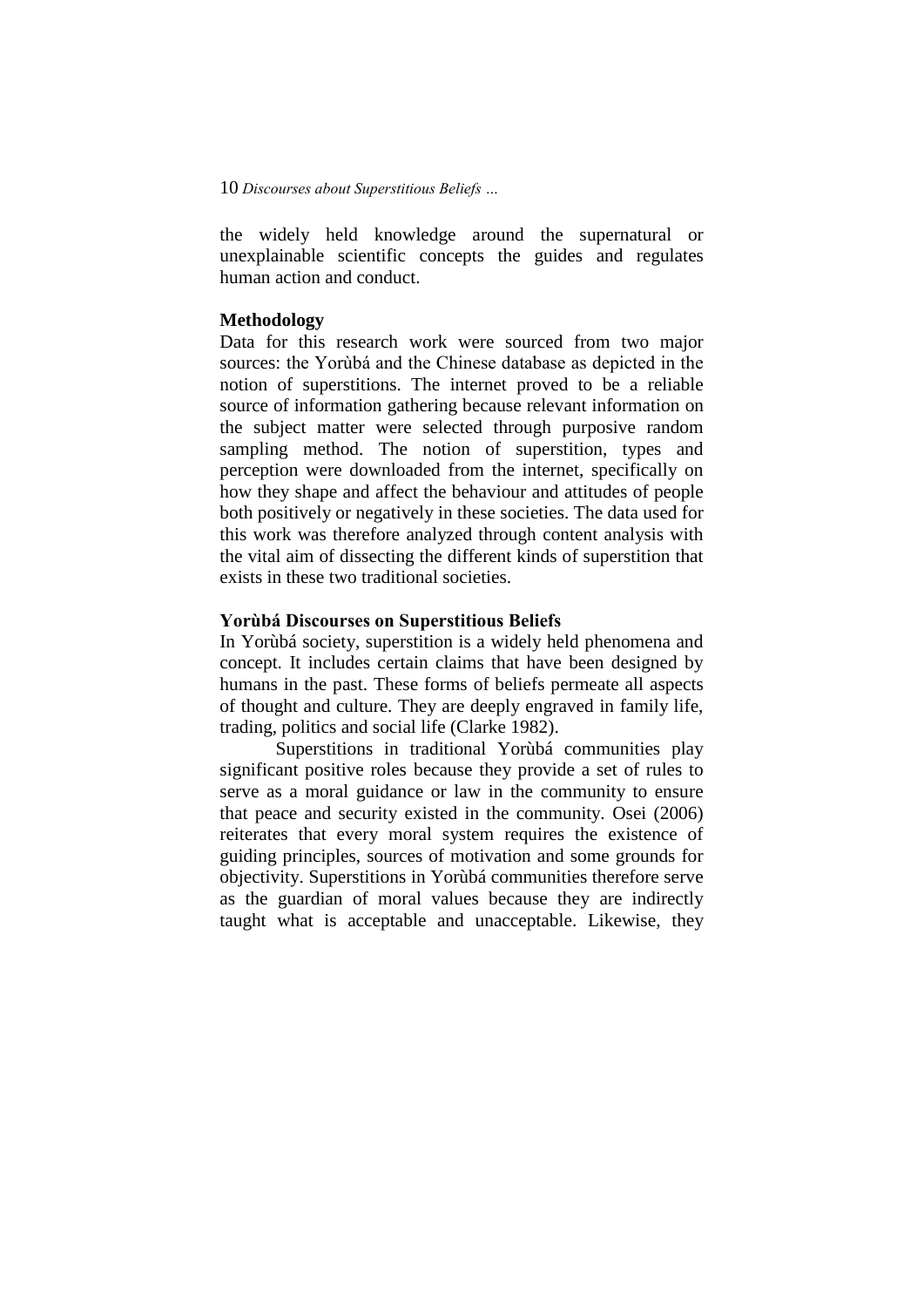enforce societal accepted values and traditions among certain institutions such as marriages. Furthermore, they are a means of social control in the society; they prevent chaos through the religious sanctions that is dispelled by divinities and their ancestral spirits. These invariably led to a harmonious relationship between the visible and the invisible world and as such they guided, directed and regulated the affairs of individuals in their respective societies (Osei 1995).

This paper groups superstitions into two categories: physical and spiritual. Physical superstitions are those traditional intuitions that humans have on a daily basis and what they have to be cautious about to avoid the wrath of their divinities or to maintain order and morals in the society. Spiritual superstitions are those that are widely associated with the rituals associated with their divinities, spirits and ancestral spirits. Some broadly reinforced superstitious judgment about the physical realm among the Yorùbá ethnic group are as follows: one must not touch or play with a green snake (python). It is believed to be a sacred creature and anyone that plays with it will die. If one disobeys this, he has to appease the divinity through some ritual practices. Likewise, a female child must be circumcised before marriage. It is believed that circumcision makes a girl not to have feelings or urge for sexual intercourse, therefore making her to stick to only one partner. In addition, the divinity of small pox (Sànpònná) must not be called by his name or else there will be an outbreak of the disease. If one violates this rule, he would face the wrath of the divinities by different misfortunes. Furthermore, women who have children that always fall sick or die are believed to be possessed by a spiritual demon or evil spirit which perhaps runs in the family lineage. Such children can be healed through special rituals or sacrifices.

Additionally, a woman who gives birth to an albino is believed to be a good woman, she is hardly associated with evils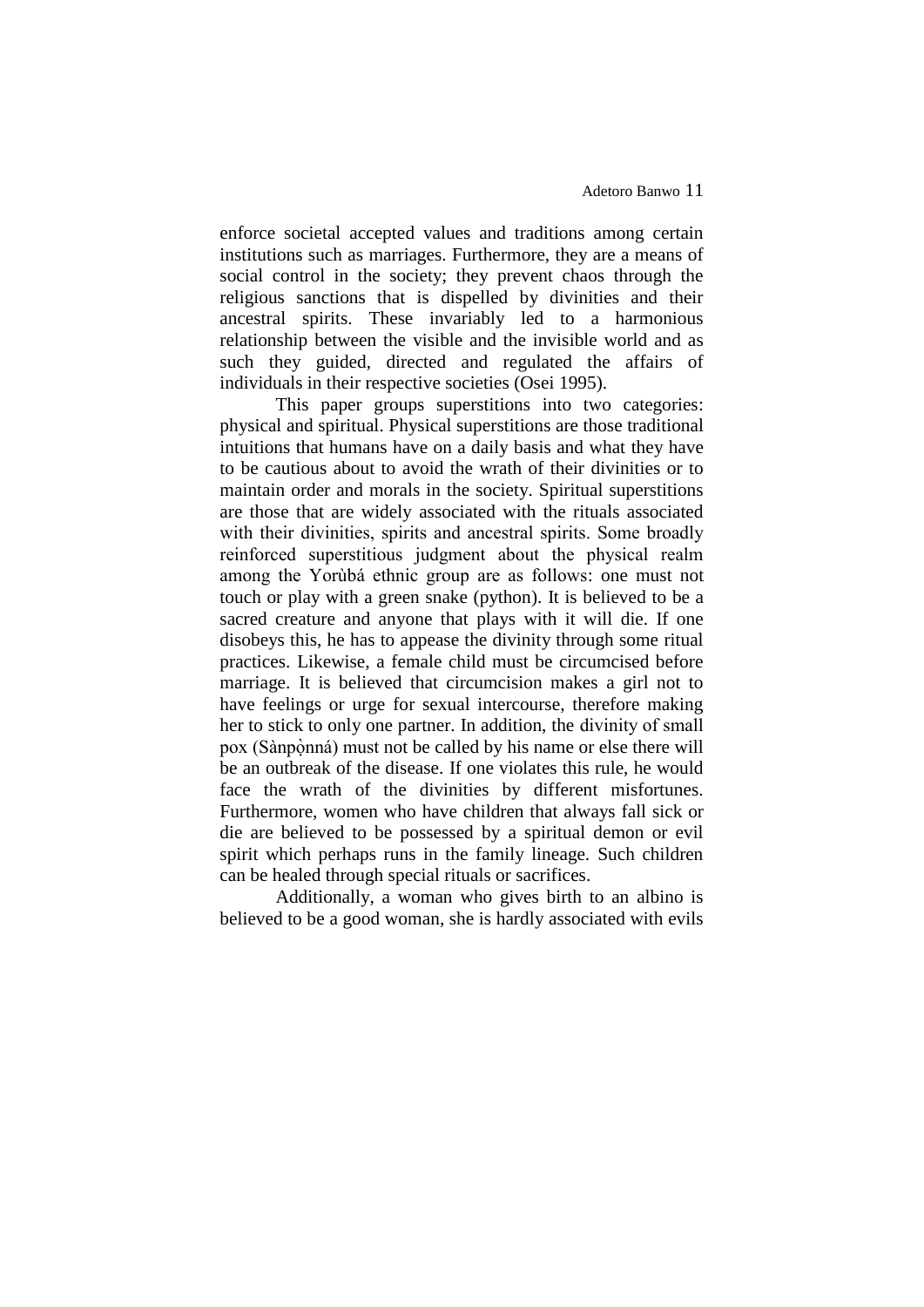like witch craft or demons (Bajah 1981). Others include one must not look at a mirror at night, doing this might allow one to see the reflection of a ghost and not oneself. They also hold strong faith that a male child should not be beaten with a broom, doing this can render the child impotent. One must not drink coconut water; if one does the person will become retarded or unintelligent. People are not allowed to whistle at night, when one does he is simply calling on reptiles such as snakes to his house. They also have strong faith in the concept that a piece of thread can magically stop hiccups, traditionally it is a custom held that when infants are experiencing hiccups, one should just place a piece of thread on the child's head to stop the hiccups. Certain people in Yorùbá culture also believe that duck eggs must not be stolen; otherwise he will be bequeathed with a lot of calamities such as being struck by thunderstorm, shaking hands and bad omen casted upon the person (Ògúntúnjí 2014).

On the other hand, spiritual superstitions in Yorùbá cosmology has to do with certain presuppositions, practices, rituals, and traditions that must be upheld towards their traditional spiritual beings. It is generally believed that proper sacrifice must be offered to deities to avert calamities and to also propitiate the gods for their offences and mistakes that may incur the wrath of the deities upon them. It is assumed that Ògún (god of iron) likes dogs, snails, tortoises and rams; Òsun (a ̣́ goddess of the river) accepts goats and fowls; Èsù (the Yorùbá trickster deity) is fond of black fowl; Şàngó (god of thunder) likes rams; Òrúnmìlà (god of wisdom, knowledge and prophesy) is fond of rats and mud-fish; Ọbàtálá (the Supreme God) likes snails; Osanyin (the god of herbal medicine) is fond of tortoises; Egúngún (Masquerade) loves ram (Ajíbádé 2006). This culture also holds a religious animism about water which they perceive as a symbol or totem of spiritual and divine essence in life and nature.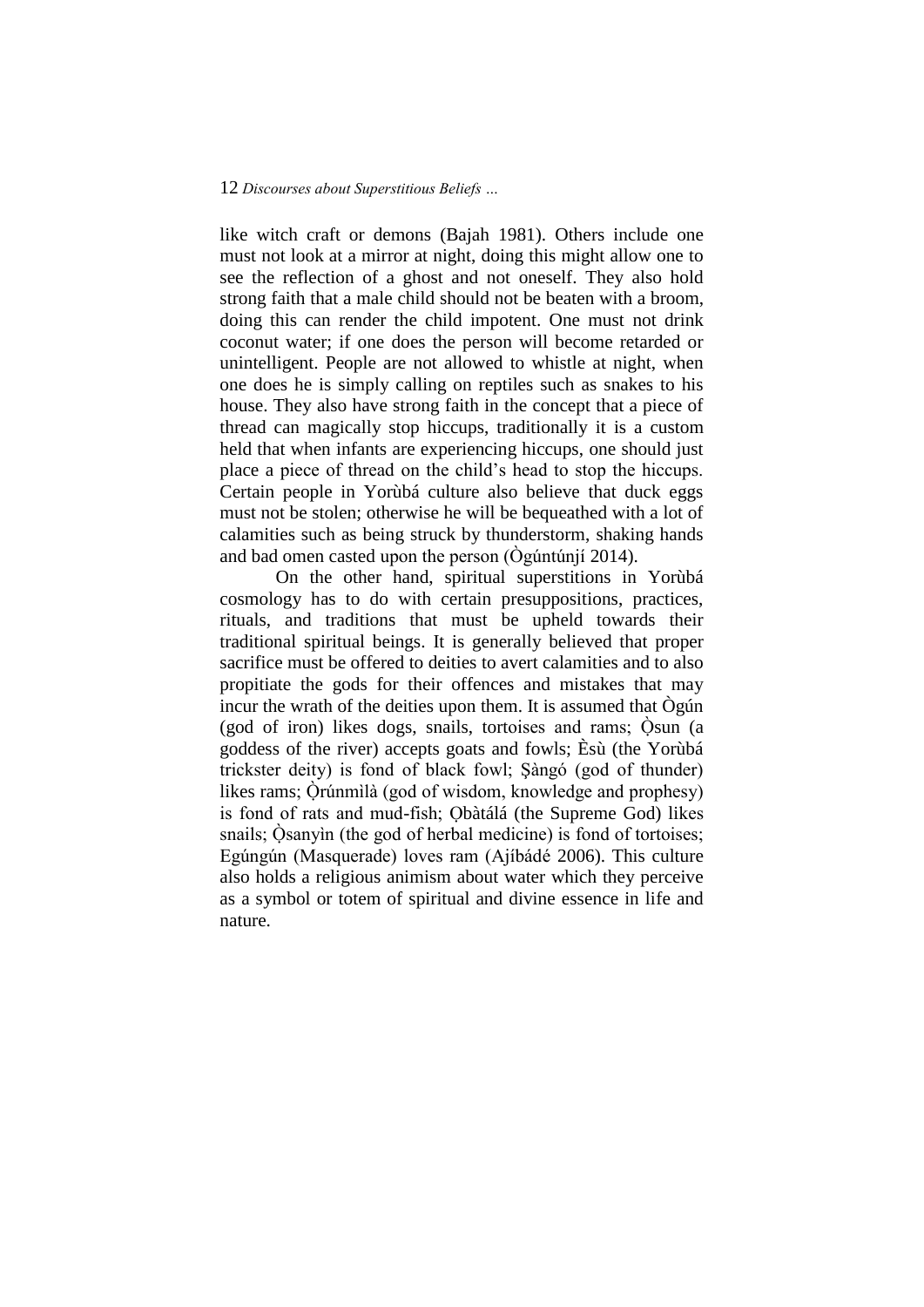Parrinder (1969) asserts that all great rivers of Yorùbá culture have their presiding spirits. We have Ọya, goddess of the river Niger, wife of Şàngó the thunder god; two other wives of his were the river Òsun east of Ibadan and Ovia at Benin. We also have Yemọja, who is the mother of all deities and has shrines in many parts of the country but especially rules over Ògùn at Abéòkúta. Olókun is the owner of the sea in Yorùbá land and Olósà is the lagoon goddess worshipped by those who live along the coast. All these spirits are presumed to be female and a core catalyst agent in the creation of the world myths. They are water goddesses that oversee reproduction, care, peaceful and harmonious interaction with water related entities, inclusive of plants which emphasizes the symbol of water's potency, vitality and fertility which are essential for human recreation (Bòròkìní and Lawal 2014).

The literature above has revealed that superstition in Yorùbá culture has inherent connotations in them. They serve different purposes such as the guidance of cultural beliefs, values, customs and traditions. Secondly, they act as guides to regulate human behaviour and actions. Thirdly, they bridge the gap or perhaps connect the natural world with the spiritual world. Fourthly, superstitious beliefs in this culture seem to be embedded in moral values such as honesty, virtuousness, modesty and good behaviour.

## **Chinese Discourses on Superstitious Beliefs**

The Chinese have thousands of years of history and civilization and they may be considered the most superstitious people in the world. This is because they have a variety of superstitious beliefs.

Chinese physical superstitions can be inferred from a popular credence in China, i.e. the notion of Feng Shui (Chinese Geomancy) which means wind and water respectively. They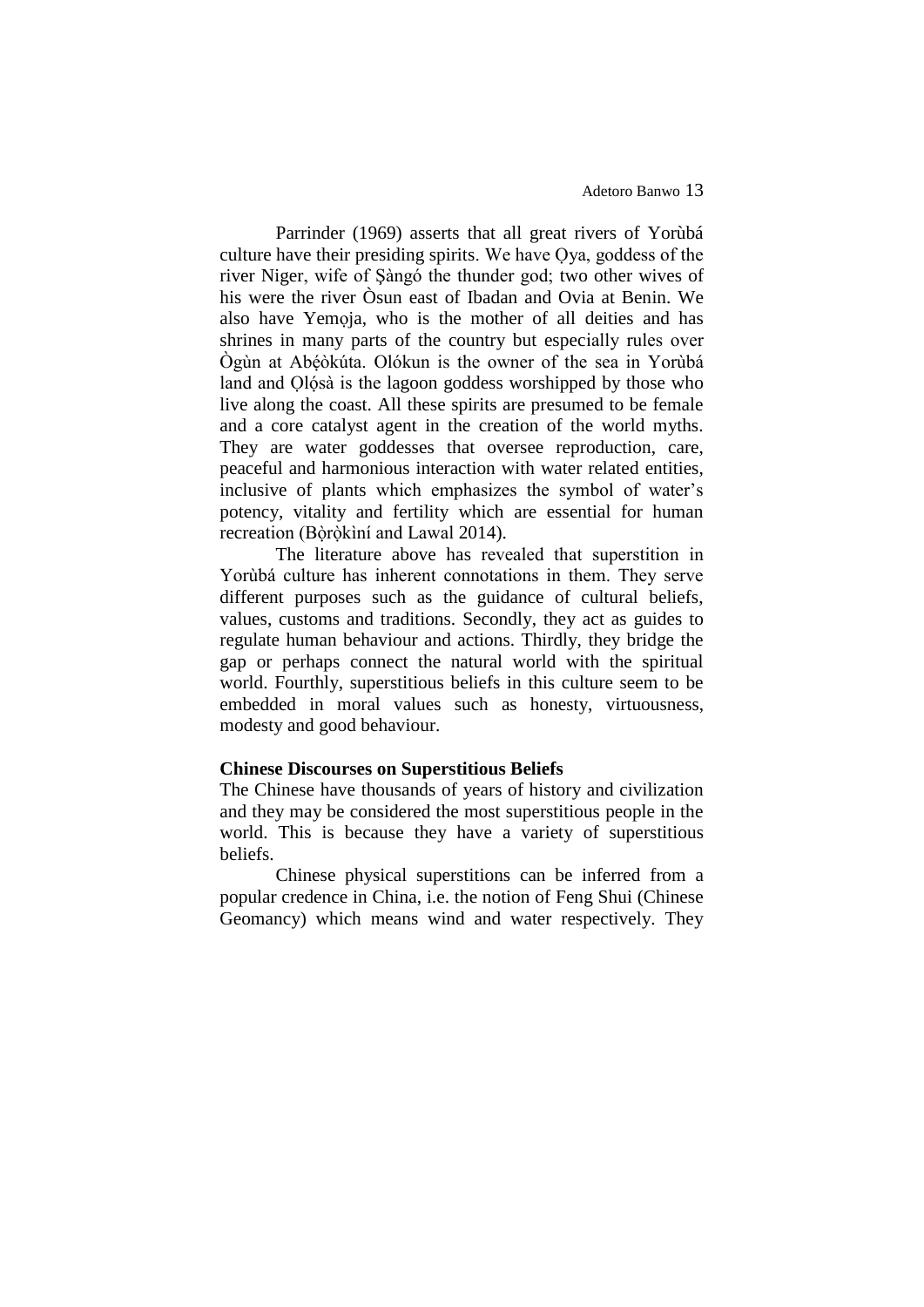perceive that the harmony of the people and the environment has an effect on the people's health, wealth, and career. Feng Shui presumption is also seen in the location of a building, its surrounding and positioning of furniture inside a house which can influence people's fate. Furthermore, it influences business people in their decision-making process as it sometimes provides managers with additional source of information and reduces any uncertainty-induced anxiety. They also believe in palmistry, which is the reading of lines and shapes of hands which is largely similar to physiognomy, which means the reading of faces to tell fates (Tsang 2004). Certain fates such as wealth and death are embedded in their superstitions using numbers; the word four, si  $\mathbb{Z}$  has a similar pronunciation for the word death while eight ba/ $\lambda$  or fa  $\frac{1}{2}$  is phonetically similar for prosperity or wealth in Chinese. Likewise, ten thousand represents abundance as connoted in the notion of "The Great Wall" which in Chinese is called "Wànlǐchángchéng 万里长城" which represents ten thousand mile long wall and inferring abundance (Ulu 2012).

The Chinese also attach certain fate to colours and as such some are considered auspicious and others inauspicious. These traditional colours (五眼) correspond with the theory of the five elements and as such we have wood (green 绿色 meaning health, prosperity and harmony), fire (red 红色 symbolizing fortune and joy), earth (yellow 黄色 connoting prestige and beauty), metal (white 白色 representing brightness, purity and fulfilment) and water (black 黑色 meaning neutrality). They use these colour symbols to understand and categorize the world around them while inferring these notions attributed to the colours (William 2007).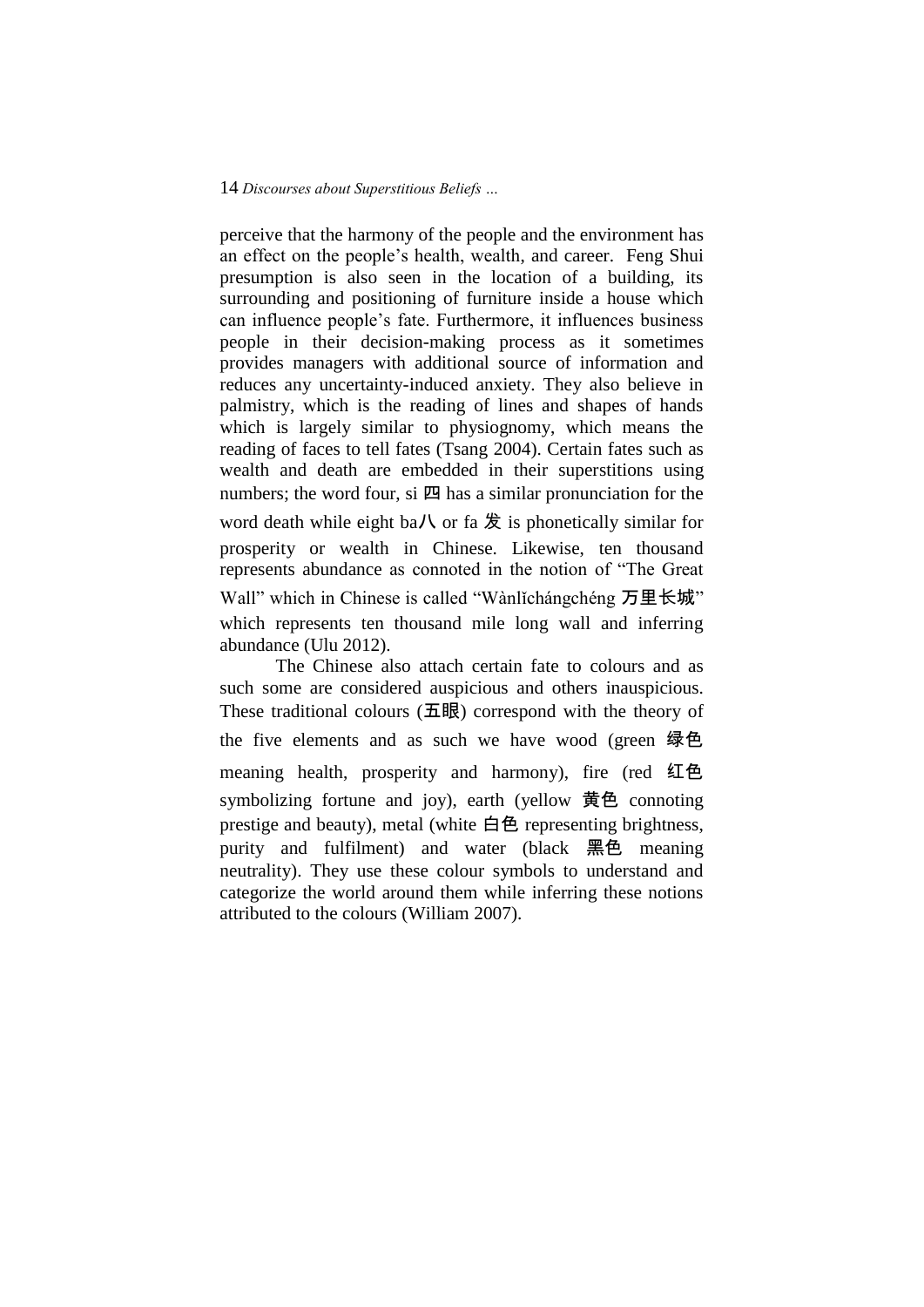The Chinese also have some certain presumptions with marriage and childbearing. For instance, when a bride leaves with the groom, she is assumed to be blessed with healthy children, surviving parents, and a happy marriage. The groom is expected to hold a red umbrella over the brides' head which shields her off from evil. Likewise, a pregnant woman must eat whatever she craves, even harmful food to avoid the child from having slobbery mouth. She must avoid eating very hot or cold food which causes miscarriages. Her diets are based on Ying-Yang theory which supports the balance of opposite powers. The duration of pregnancy is considered a hot period so she must eat cold food; and after pregnancy is considered a cold period so she should eat hot food (Brathwaite 2004). Furthermore, they pay a lot of attention to the zodiac calendar which comprises of a 12-year cycle named after an animal. Animals hold a symbolic presumption in Chinese culture. For instance the dragon year is considered to be particularly auspicious and is associated with surges of new births among the Chinese. Dragons have many animal-like forms like turtles and fishes but it is commonly seen as a snake with four legs. It symbolizes power, strength, and good luck among the Chinese people. Turtles are revered for their longevity and can also be a symbol of bad luck while phoenixes signify women that are auspicious (Ulu 2012).

On the other hand, Chinese supernatural superstitions have to do with the spiritual realm such as death notions or religious beliefs. The Chinese believe that life and death are like day and night as inferred in the Chinese saying "Death and life have the same roots, like twins". For the same reason humans have life, death exists. The concept of Ying-Yang is a central part of Chinese postulations; Yang is the spirit when a person is alive; when the person dies, his spirit changes to Ying. Ying is the soul and can leave the body when the person dies but the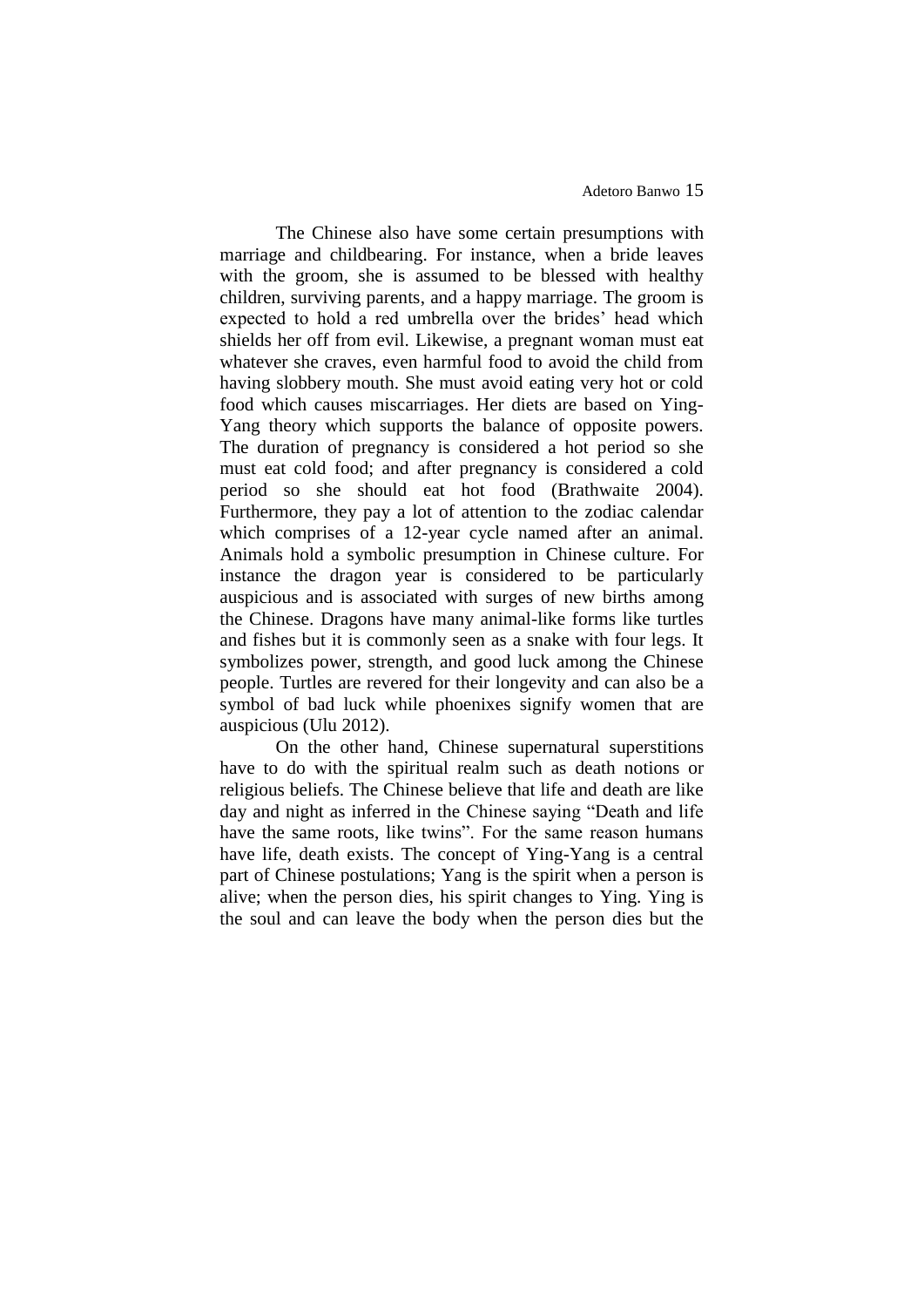Yang energy can be preserved. So in Chinese concepts, death is nothing but a state of energy, it does not exist in a fixed form; when the soul dies and leaves the body, it will no longer have a fixed shape. Ying energy cannot be seen as we see a person. Some people in China also believe that the ghost world is made up of 18 hells and reincarnation. Invariably, they think when humans die; they can either ascend to heaven to continue with life, go to hell, or become a hungry ghost (Fu 2006).

Other Chinese superstitious views opine that bad luck arises from visiting people's home during early bereavement. Similarly, discussing death in front of dying people would speed up their deaths. These notions are highly observed by the Chinese who fear the negative consequences of violating traditional and cultural norms (Gallagher and Lewis 2001). Deaths for family members among the Chinese are very strong convictions. The general perception is, if someone dies, a great funeral must be arranged for the person so that he would not return to disturb the family. People therefore play musical instruments such as trumpets and bell in front of the descendants' home to expel bad spirits (Ulu 2012). If the person dies at home, his coffin must be brought home and if he dies outside the house, his coffin must be brought to the compound of the house. Certain items are placed near the coffin such as his favourite food and flowers while fake money, paper made house and furniture are burnt with the hope that he would need them in his after-life (Emily and Emily 1973).

The literature revealed that superstition in Chinese culture revolves around the physical and the spiritual realm. Superstitions are used to guide the people on the natural elements of the society such as wind and water. Likewise, they have strong convictions on using superstitions to guide and protect its people from evil; they are used to attract positive or good luck. They have been crafted around traditional and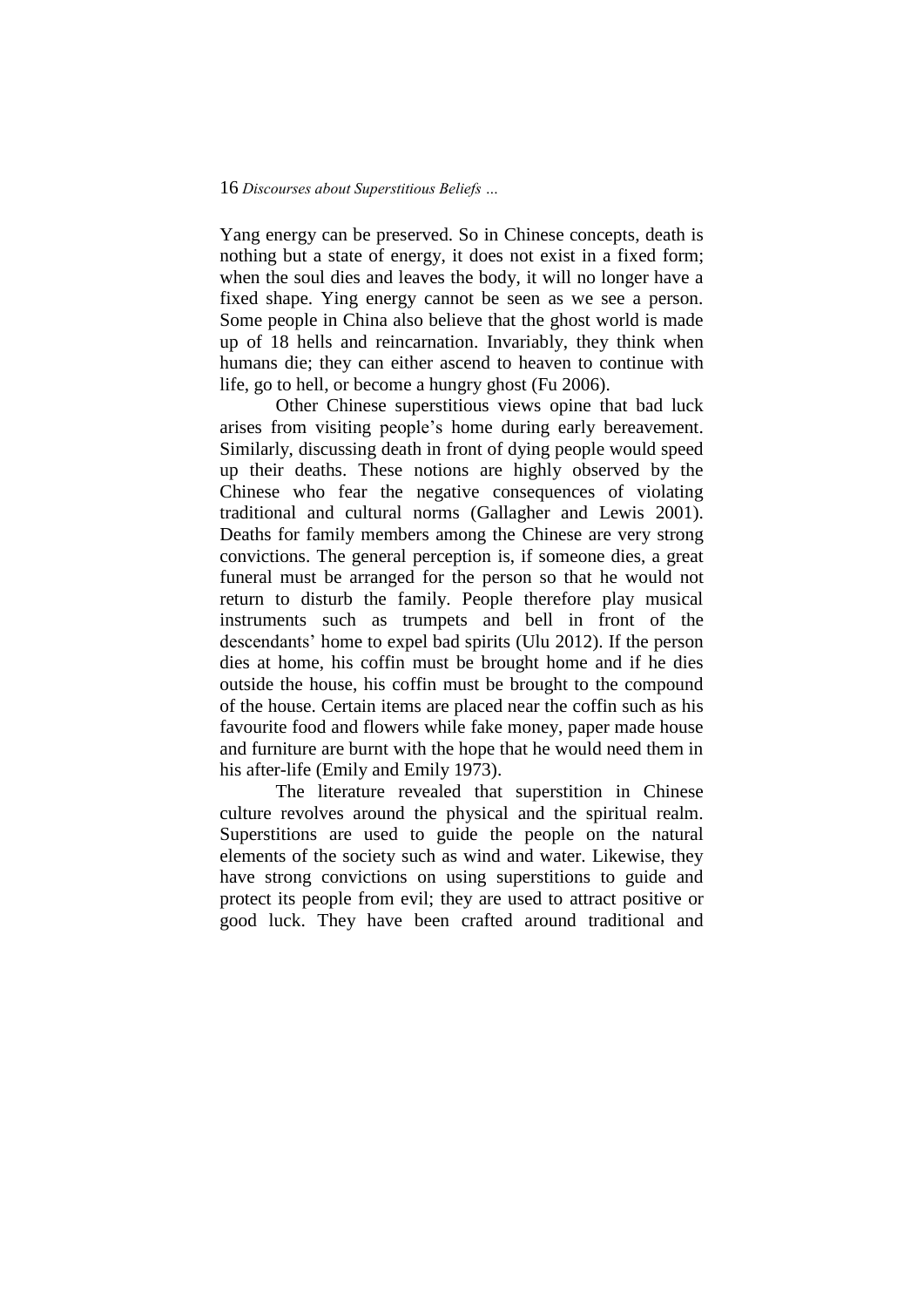cultural norms of the Chinese society and as such it acts as a panacea to modulate human actions and conduct.

# **Findings**

The fact that emanates from the socio-cultural theory is that there are interactions between the society, environment, and the people that live in it. It also suggests that human learning is a continuous process. Vygotsky (1978) posits that information is assessed when people interact with each other; to him culture provides the society with tools of intellectual adaptation as they become their habits and eventually their lifestyle. Habits are a learning process which is directly related to our cognitive control and goals. It is also observed that these societies have their own unique superstition but certain traits are found in both cultures which are of similar nature. Traits such as morals, symbols, rituals, nature, luck and fortune were found in the superstition of these societies

Certain notions found in Yorùbá and Chinese superstitions have a lot in common: first, it is observed that the Yorùbá through their superstitions promote certain morals such as fidelity as seen when circumcision guides against promiscuousness; while the context of Chinese superstition is embedded with the promotion of luck, fate and prophecy as seen in the use of a red umbrella by the groom over the bride. Second, both cultural superstitions adopt the use of animal symbols. Scholars have posited that symbols are important in cultures because they facilitate communication and identification of ideas and other concepts based on what they represent (Fu 2006). In Yorùbá culture, the python amongst others is seen as a sacred creature while in Chinese culture the dragon is seen as a sacred and mythical animal. Third, superstitions from the two cultures are ritualistic in nature. The rituals are strictly followed and repeated to avoid calamities or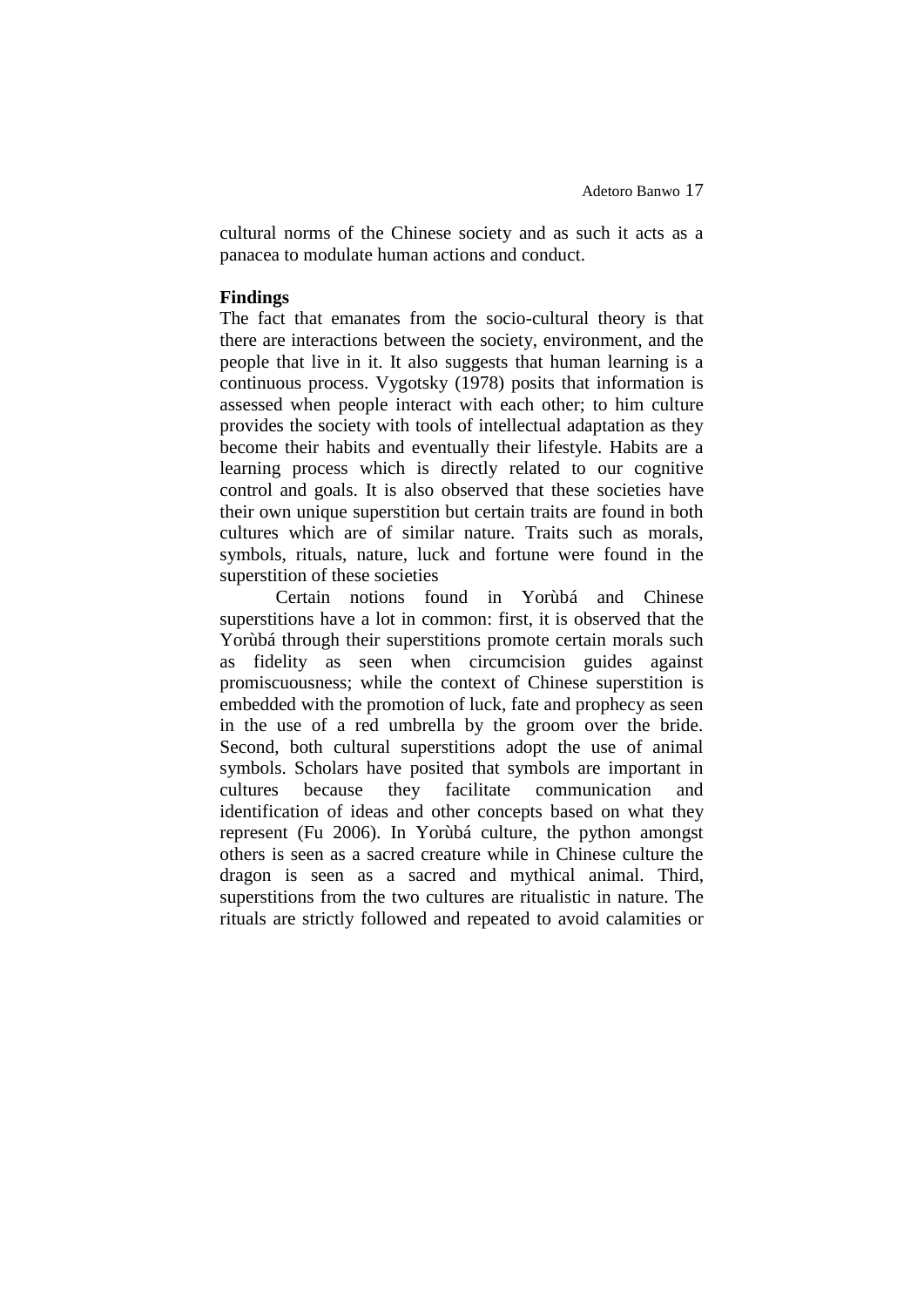catastrophes. So, rituals associated with gods, deities, and ancestors are widely revered by both cultures. Fourth, superstitions from both cultures are nature inclined. The gods associated with natural elements in Yorùbá culture are highly revered, worship, and respected; similarly Chinese culture pay a lot of cognizance to the five elements in nature and the concept of Ying-Yang is of paramount importance in the belief system. Fifth, both societies have a lot of irrational or paranormal beliefs that are related to the supernatural. This is the Yorùbá perception of the worship of Ògún with dogs, snails, tortoise, and rams or  $\dot{O}$ sun with goats and fowls.

It is observed that superstitions in both cultures are not supported by any evidence as relevant examples suffice from both cultures. One example from the Chinese end is the one that mandates the groom to use an umbrella over the bride as a symbol that she is being shielded off from evil. Likewise, there is no evidence that when one whistles at night he or she is calling on reptiles to come to his place of abode. There is no scientific evidence to support these beliefs.

Also, superstitions from both societies also radiate some abnormal behaviour. In Chinese society, they burn paper money, houses, furniture, and cars for their ancestors in anticipation that they will use such in their afterlife. The Yorùbá have a unique practice as seen in using a piece of thread to stop the hiccups of an infant child.

Lastly, it was observed that superstitions in both societies have a lot of false conceptions. The Yorùbá have a strong conviction that a woman can be perceived as good by just giving birth to an albino or a male child can become impotent by being beaten with a broom. The Chinese also have a false conception in assuming numbers can represent wealth or death as seen in the notion of the digits four and eight: four (si) is an unlucky number in Chinese because its sound is similar to the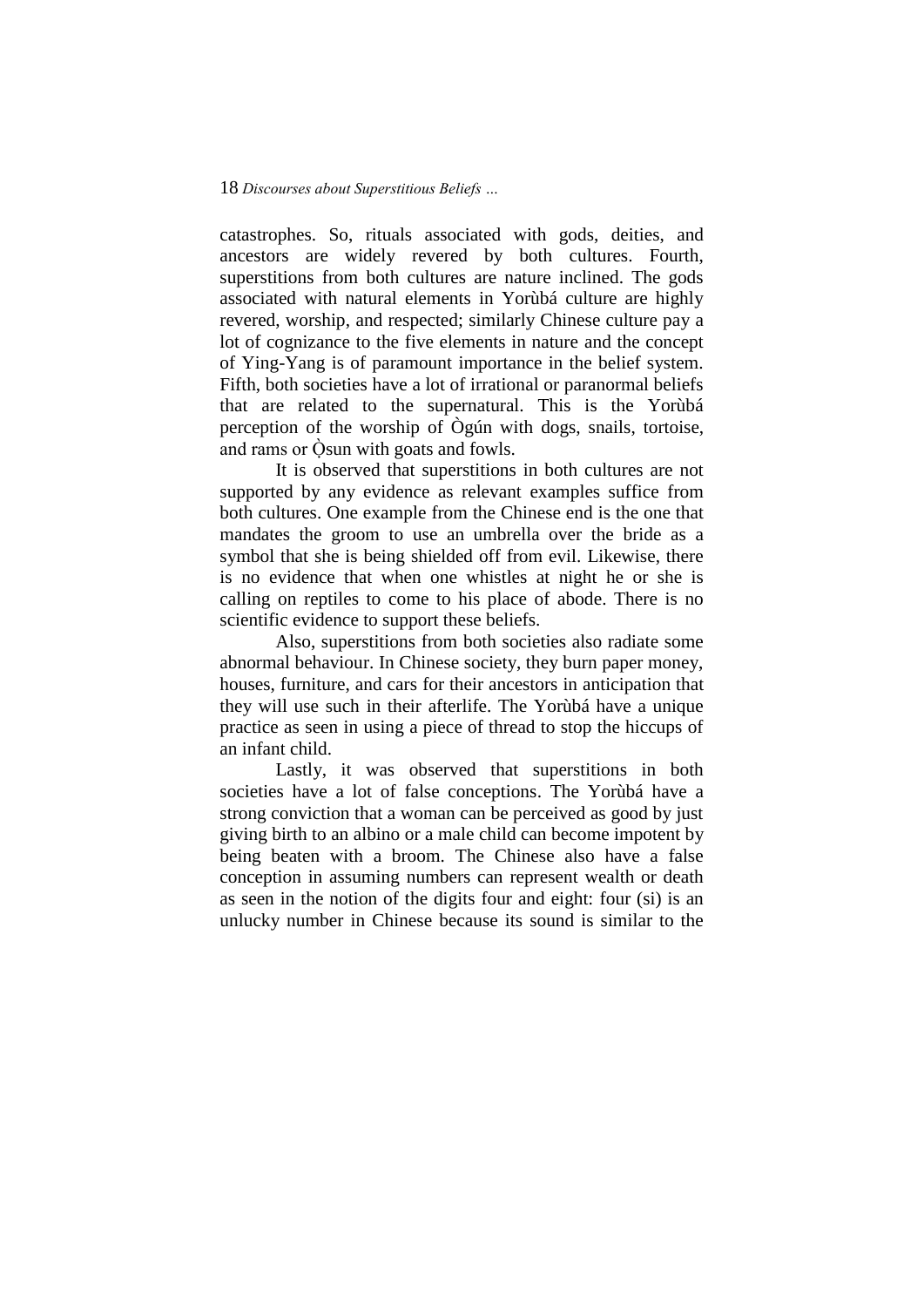notion of death (si) just as eight (ba) is a lucky number simply because it sounds similar to the concept of fortune (fa).

## **Conclusion**

This study has identified that superstitions serve a lot of functions in traditional societies but their contents are different from one to the other. Invariably, one can assert that Yorùbá superstitions are totally different from Chinese superstitions. The Yorùbá have morally inclined physical and supernatural superstitions while the Chinese have numerical, physical, and spiritual superstitions. Nevertheless, we can argue that they reinforce cultural traditions, norms and values among the people which are transferred from generation to generation. They instil morals about what is right or what is wrong in the society, they set standards and principles to which humans adhere while conducting certain practices as their norms.

The study also discovered that superstition keeps a balance between the physical and the spiritual world. The physical world has obligations to carry out for the spiritual realm to fulfil certain duties as it is required. Likewise, Chinese superstition is seen as a harmony with nature position in which one can observe that there is no real separation between human activities, nature and the supernatural. Such linkages are created through rituals and ancestral worship as seen in Chinese societies. Yorùbá societies revere their gods and strongly share the conviction that once they are properly worshipped, they are acting in accordance with the rituals of the divinities. Superstition is also found to be related to people's fate, most especially in having good or bad luck as most of the Chinese superstitions investigated are directly related to luck. As such, people cannot forget to practice or emphasize the practices on daily basis. Lastly, one can say that superstitions have shaped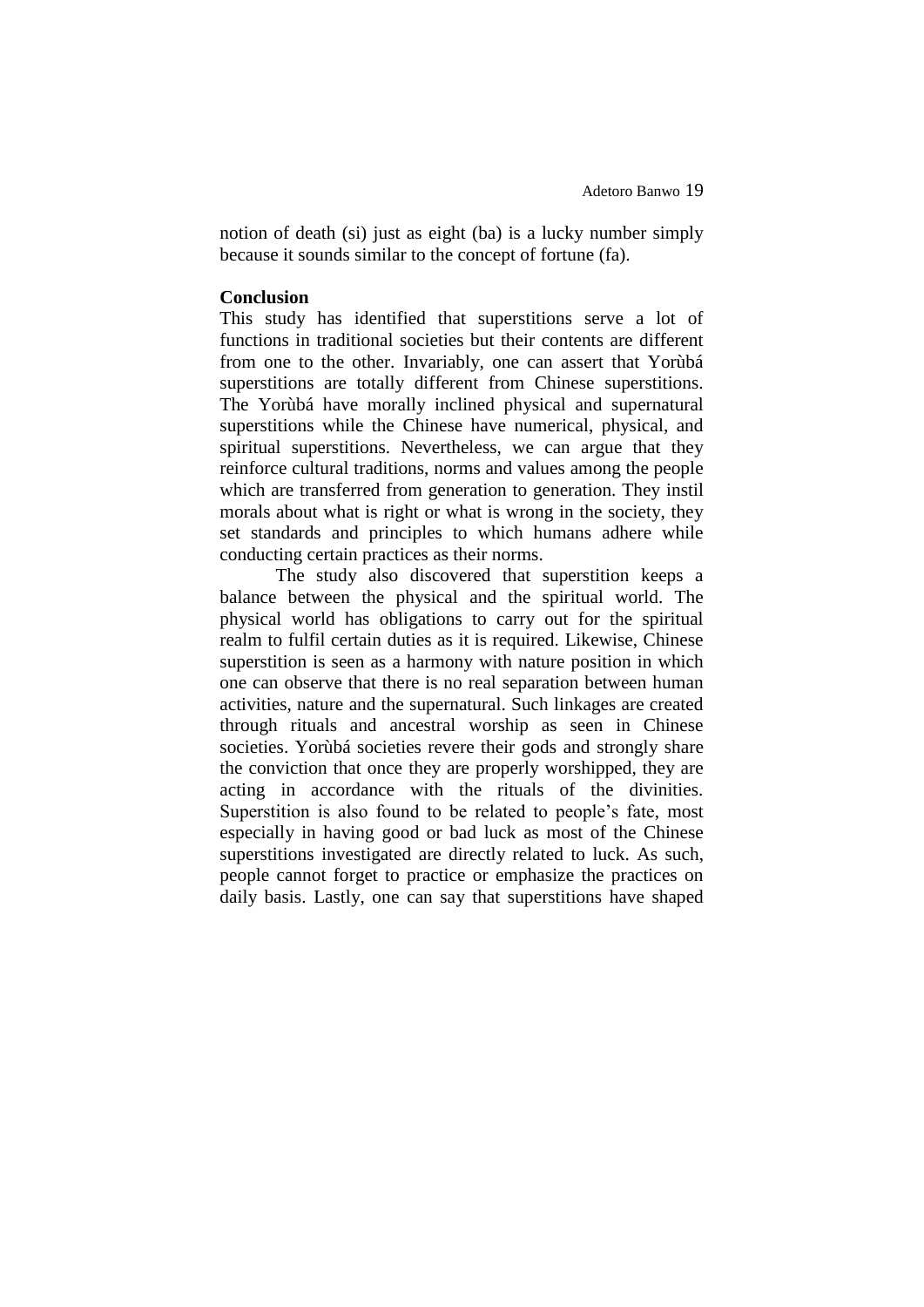and influenced the behaviour, attitudes, values, and morals of the people in Yoruba and Chinese societies.

### **References**

- Agboọlá, T. & A. O. Mábáwọnkú 1996. "Indigenous Knowledge Environmental Education and Sanitation: Application to an African City", Warren, D. M., Ẹgúnjọbí, L. and B. Wahab (eds.) *Indigenous Knowledge in Education*, Ibadan: Indigenous Knowledge Study Group.
- Ajíbádé, G. O. 2006. "Animals in the Traditional Worldview of the Yorùbá", *Folklore* 10 (30): 155-172, Tartu: Estonian Institute of Folklore.
- Bajah, S. T. 1981. "Dichotomy of Science and Superstitious Beliefs: Recognition in Science Education for Africa", *Journal of Science Teachers Association of Nigeria* 2 (6), 1-8.
- Brathwaite, A. & C. Williams 2004. "Childbirth Experiences of Professional Chinese Canadian Women", *Journal of Gynaecologic & Neonatal Nursing* 3 (33): 748-755.
- Bjurstrom, L. 2009. *How do Superstitions Originate?*
- Bòròkìní, T. I. & I. O. Lawal 2014. "Traditional Medicine Practice among Yorùbá People of Nigeria: A Historical Perspective", *Journal of Medicine Plant Studies* 2 (6).
- Clarke, P. B. 1982. *West Africa and Islām: A Study of Religious Development from the 8th to 20th Century*, London: Edward Arnold.
- Chen, L. S. 1993. *Invisible Chain: Mystic Chinese Taboo Culture*, Shanghai: Xinhua Publishing Co.
- Corsini, R. J. 2002. *Dictionary of Psychology*, Philadelphia: Bruner/Mazel.
- Dahl, V. I. 2005. *Dictionary of Russian Language, Volume 4.* Moscow: Olma-Press.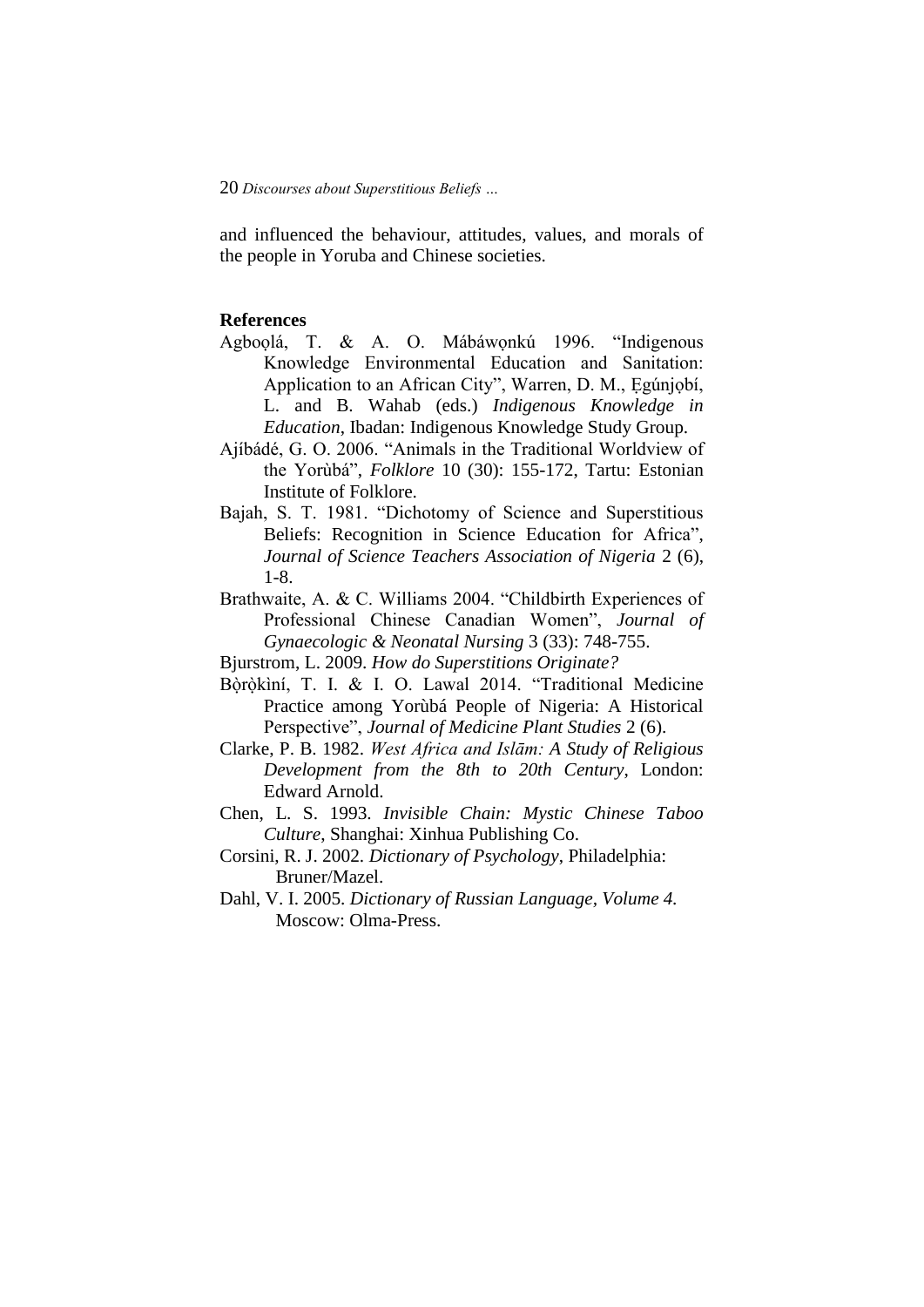- Dudley, T. 1999. "The Effect of Superstitious Belief on Performance following an Unsolvable Problem", *Personality and Individual Differences* 26 (6): 1057-1064.
- Encyclopedia Britannica. 2009. *Superstition*, Chicago:

Encyclopaedia Britannica Inc.

- Engeström, Y. & D. Middleton (eds.) 1998. *Cognition and Communication at Work*, Cambridge: Cambridge University Press.
- Emily, M. & M. A. Emily 1973. *The Cult of the Dead in a Chinese Village*, *Redwood City*. Cambridge: Stanford University Press
- Foster, D., Weigand, D. & D. Baines 2006. "The Effect of Removing Superstitious Behaivour and Introducing a Preperformance Routine on Basketball Free-throw Performance", *Journal of Applied Sport Psychology* 18 (2): 167-171.
- Fu, P. 2006. *Philosophy and Human life*, Beijing: Renmin University of China Press.
- Gallagher, T. J. & J. M. Lewis 2001. "Rationalists, Fatalists, and the Modern Superstitious: Test-taking in Introductory Sociology", *Sociological Inquiry* 71 (2): 1-12.
- Heider, F. 1958. *The Psychology of Interpersonal Relations*, New-York: John Wiley.
- Keinan, G. 1994. "Effects of Stress and Tolerance of Ambiguity on Magical Thinking", *Journal of Personality and Social Psychology* 67 (4): 48–55.
- Ìdòwú, E. B. 1962. *Olódùmarè: God in Yorùbá Belief*, Ibadan: Longmans Nigeria.
- Inglehart, R. 1998. *Cultural Evolution in Advanced Industrial Societies*, Tehran: Kavir Press.
- Irwin, H. J. 1994. "Paranormal Belief and Proneness to Dissociation", *Psychological Reports* 75: 1344-1346.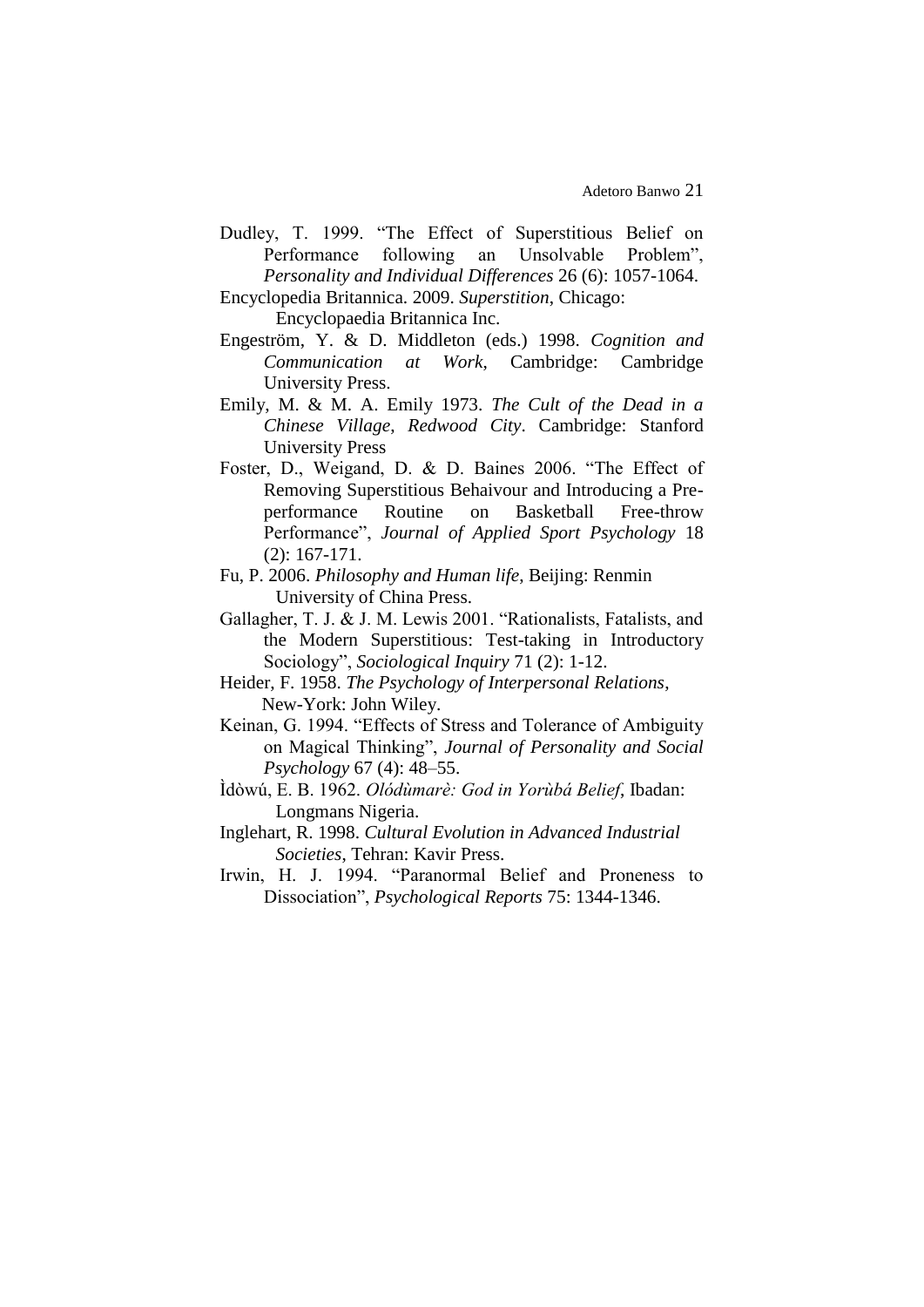- Jahoda, G. 1969. *The Psychology of Superstition*, London: Penguin Press.
- Jahovda, G. 1992. *Psychology of Superstition* (Translated by Mohammad Naqi Baraheni), Tehran: Alborz Press.
- Kaplan, H. B. 1975. *Self-attitudes and Deviant Behaivour*, CA: Goodyear Pacific Palisades,
- Kagan, M. 2012. *What is Superstition?* New York: Whyzz Publications LLC.
- Kumar, V. 2009. Reasons why people believe in Superstitions.
- Malinowski, B. 1948. *Magic, Science, and Religion and other Essays*, Boston/Massachusetts: Beacon Press.
- Mitchell, R., Myles, F., & E. Marsden, 2013. *Second Language Learning Theories* (3rd edition.), London: Routledge.
- Ògúntúnjí, A. O. 2014. "Taboos, Superstitions, Myths and Stigmas against Duck Production in South-West Nigeria", *Wayamba Journal of Animal Science*, 998-1007.
- Ọmóḅ́ óḷ́á, O. C .2013. "An Overview of Taboo and Superstition among the Yorùbá of Southwest of Nigeria", *Mediterranean Journal of Social Sciences* 4 (2): 221-226.
- Osei, J. 1995. "Towards the Philosophy of Development: Africa's Dilemma of Development and the Way out", *International Third World Studies Journal and Review* 7 (1).
- Osei, J. 2006. The Value of African Taboos for Biodiversity and Sustainable Development.
- Parrinder, G. 1969. *West African Religion*, Britain: Redwood Burn Limited, Trowbridge & Esther.
- Potter, C. 1993. *A-Z of Superstitions*, London: Chancellor Press.
- Popov, V. 2010. Nature and Essence of Superstition. Analysis of Cultural Studies Magazine, No. 16.
- Sedghi-Nejad, R. 1994. *What is Superstition?* Kurdistan: Golmehr Press.